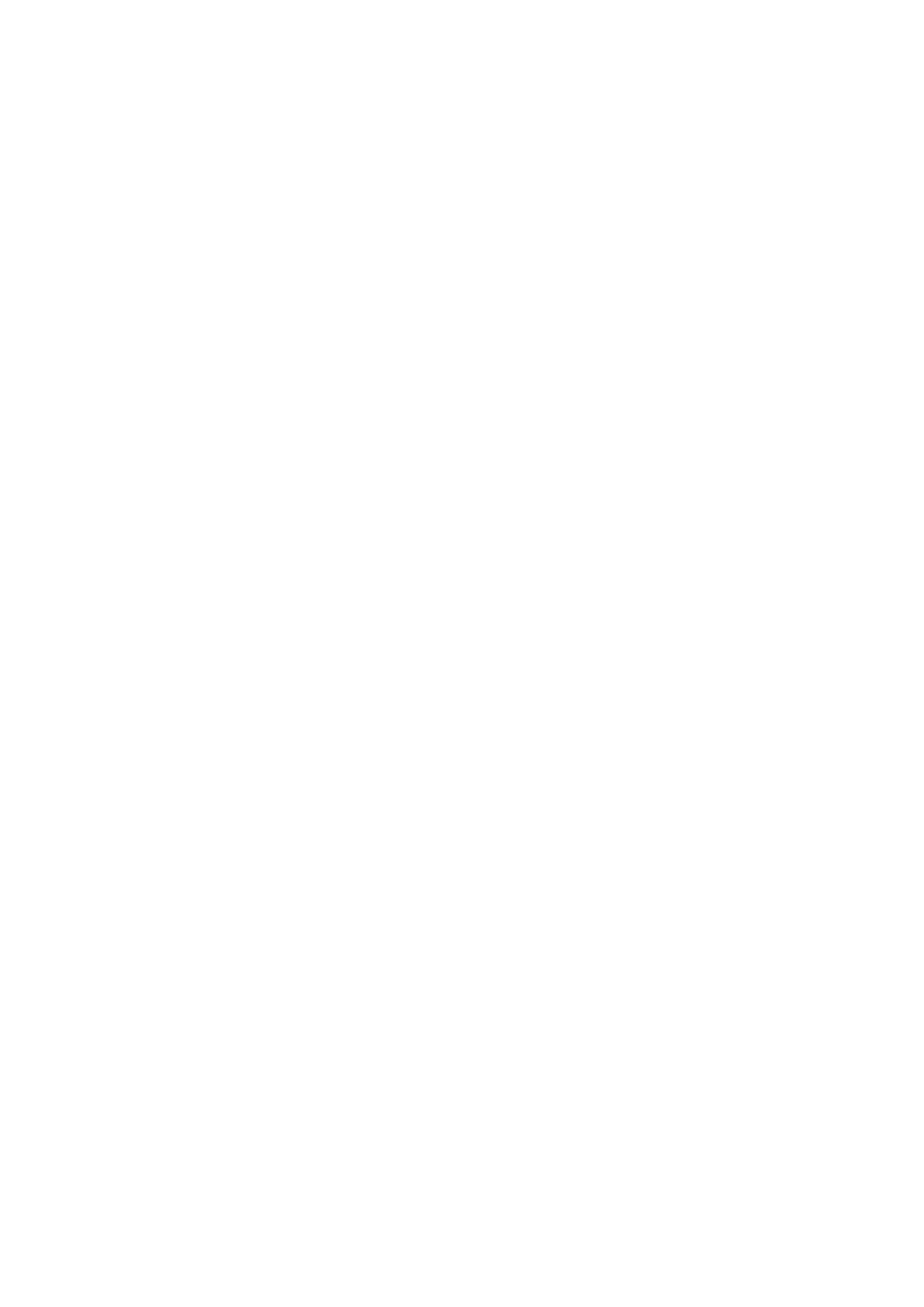## **Contents**

| Recent developments in the construction of a line array projector for the calibration of | $\mathbf{1}$     |
|------------------------------------------------------------------------------------------|------------------|
| Advanced Reconstruction Strategies for the Auger Engineering Radio Array 1               |                  |
| Measuring and parameterizing the two-dimensional pattern of radio emission in air show-  | $\mathbf{1}$     |
|                                                                                          | $\boldsymbol{2}$ |
| Technological developments for the Auger Engineering Radio Array (AERA)                  | $\sqrt{2}$       |
| Tunka-Rex experiment for detection of air-shower radio emission                          | 3                |
|                                                                                          | $\mathbf{3}$     |
| Simulation chain and signal classification for acoustic neutrino detection in sea water  | $\overline{4}$   |
| PRIDE - Passive Radio Ice Depth Experiment - An Instrument to Measure Outer Planet       |                  |
| Use of Radar Depth Sounding Data to Estimate Radio Frequency Attenuation in Green-       |                  |
| Adaptable illumination and calibration of a high-gain antenna for cosmic ray air-shower  | $\overline{5}$   |
| Simulating radio signals from cosmic-ray induced air showers reflecting from a surface.  | 6                |
| Testing a two component approach to describe radio emission from air showers             | 6                |
|                                                                                          | $\overline{7}$   |
| Radio Detection of Horizontal Extensive Air Showers with AERA                            | $7\phantom{.0}$  |
| The AMY experiment to investigate the GHz emission from air shower plasmas. $\ldots$ 8   |                  |
| Measurements with the absolute calibrated L-band radio antenna of CROME for extensive    | 8                |
| Geant4 simulations of radio signals from particle showers for the SLAC T-510 experiment  | 8                |
| LOPES-3D – studies on the benefits of direct measurements with vertically aligned anten- | 9                |
| A dedicated antenna array for radio detection of Extended Air Showers.                   | 10               |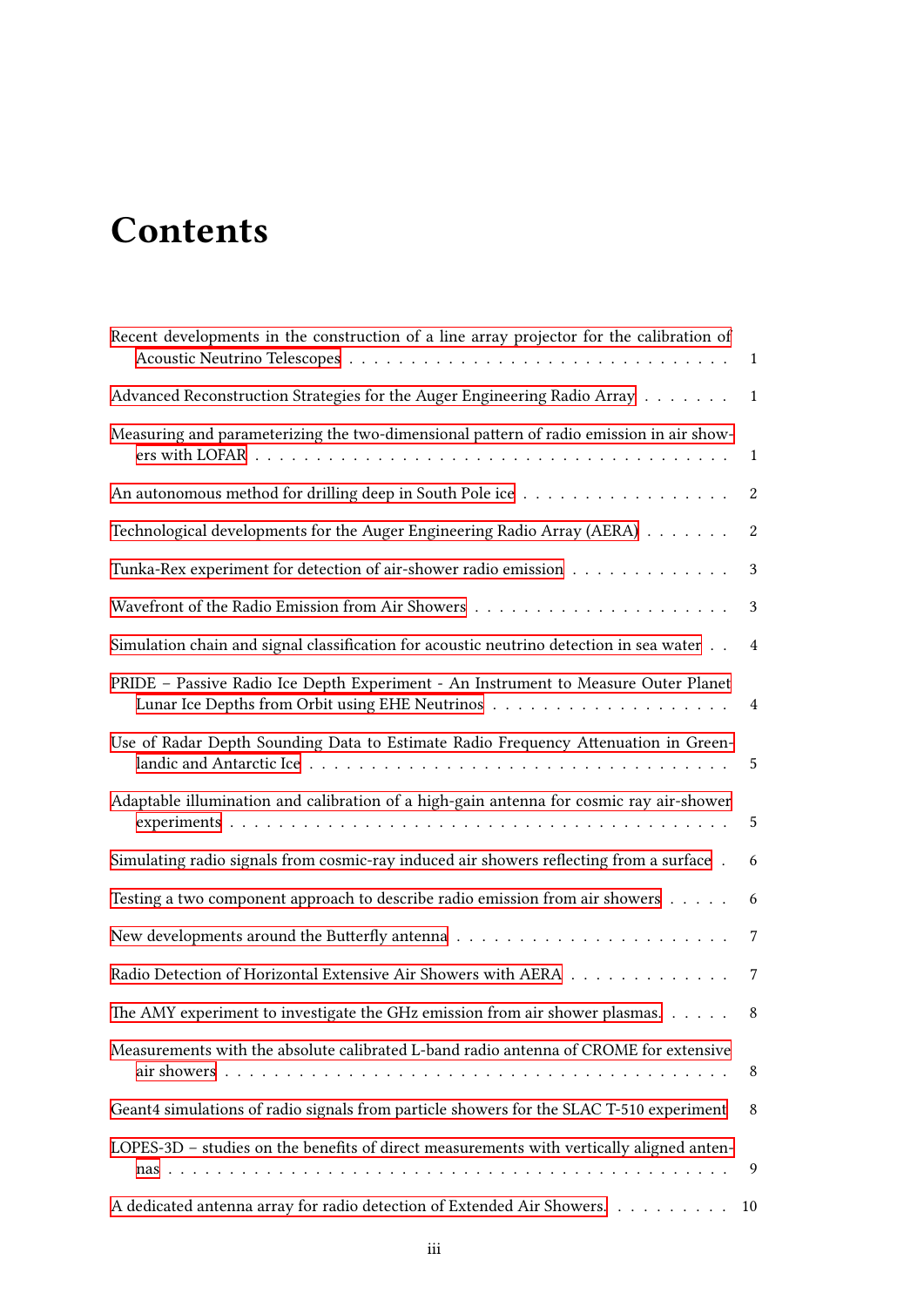| Measurement of the cosmic ray mass composition with the LOFAR radio telescope                                                                                                  | 10 |
|--------------------------------------------------------------------------------------------------------------------------------------------------------------------------------|----|
|                                                                                                                                                                                | 10 |
| Radio detection of Cosmic Rays in the GHz band at the Pierre Auger Observatory                                                                                                 | 11 |
| An estimate of the spectral intensity expected from the molecular Bremsstrahlung radiation                                                                                     | 11 |
| Investigating the extensive air shower properties using the polarization and frequency fea-<br>tures of the radio signals measured by the CODALEMA autonomous station array. . | 12 |
| Ice surface roughness modeling for effect on radio signals from UHE particle showers                                                                                           | 12 |
| Measurement of the polarization of the radio emission in air showers with LOFAR and the                                                                                        |    |
| Detection and Characterisation of Microwave Emission of Extensive Air Showers with the                                                                                         | 13 |
| SLAC T-510: Radio emission from particle cascades in the presence of a magnetic field.                                                                                         | 13 |
| Detection of Radio Emission from Air Showers in the MHz range at the Pierre Auger Ob-                                                                                          |    |
| Characterisation of the radio signal emission from extensive air showers using the SELFAS                                                                                      | 14 |
| On the feasibility of RADAR detection of high-energy cosmic neutrinos in ice                                                                                                   | 15 |
| Precision measurements of the shower front of the radio emission in air showers with                                                                                           |    |
| Introducing TAXI: A Transportable Array for eXtremely large area Instrumentation studies                                                                                       |    |
| A Station For The Detection Of Ultra High Energy Cosmic Ray Induced Extensive Air Show-                                                                                        | 16 |
| Fiber based hydrophones for ultra-high energy neutrino detection 16                                                                                                            |    |
|                                                                                                                                                                                | 17 |
|                                                                                                                                                                                | 17 |
| First data analysis steps for the Askaryan Radio Array stations                                                                                                                | 18 |
|                                                                                                                                                                                |    |
| Status and Recent Results of the Acoustic Neutrino Detection Test System AMADEUS of                                                                                            | 19 |
|                                                                                                                                                                                |    |
|                                                                                                                                                                                | 19 |
|                                                                                                                                                                                | 20 |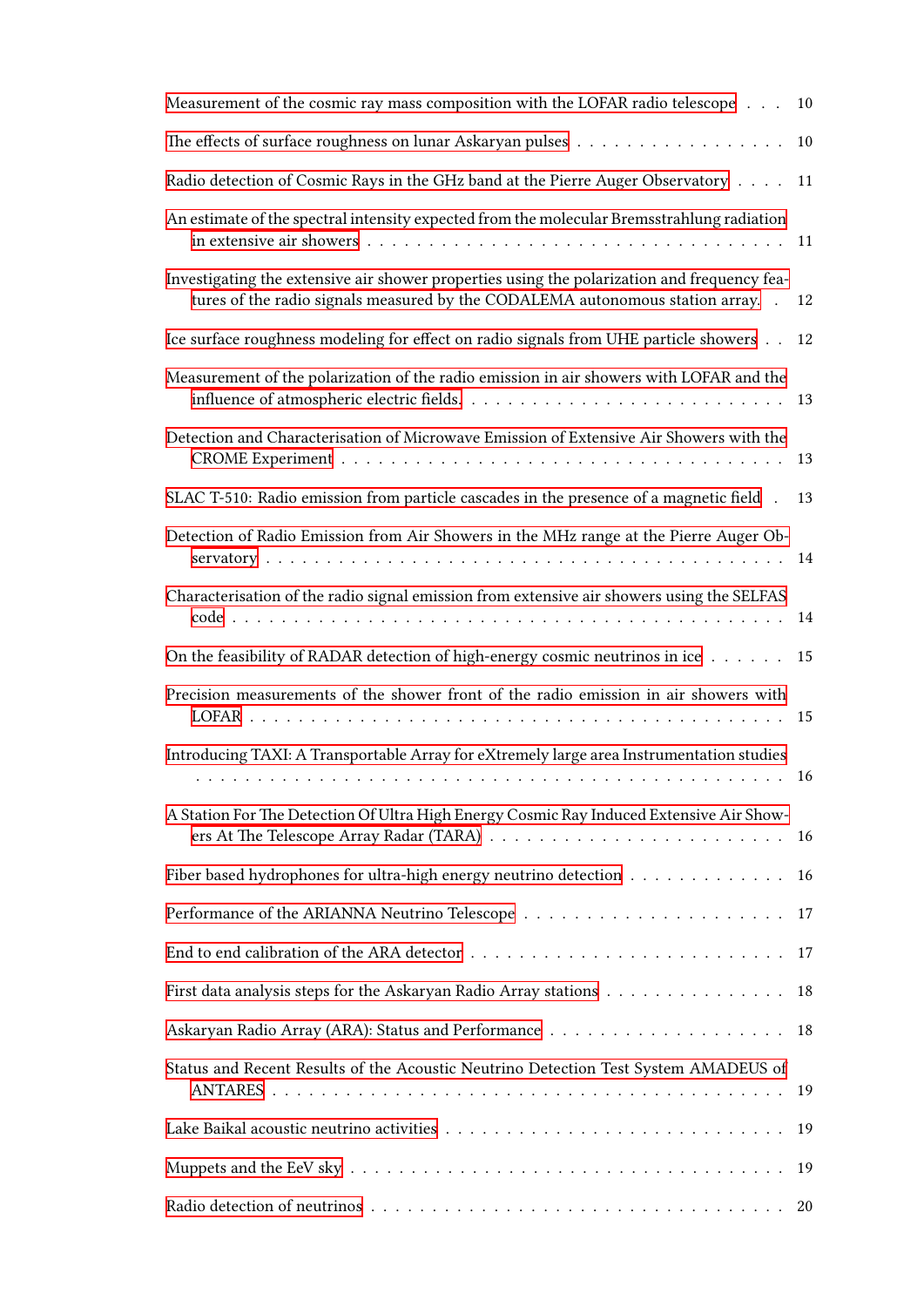| Modeling radio emission from particle showers in dense media and air: a pedagogical                         |    |
|-------------------------------------------------------------------------------------------------------------|----|
| Digital radio detection of cosmic rays: achievements, status and perspectives 21                            |    |
| Interferometric Techniques for Radio Impulses from Ultra-high Energy Particle Showers                       | 21 |
|                                                                                                             |    |
|                                                                                                             |    |
| More information about $DC \ldots \ldots \ldots \ldots \ldots \ldots \ldots \ldots \ldots \ldots \ldots 22$ |    |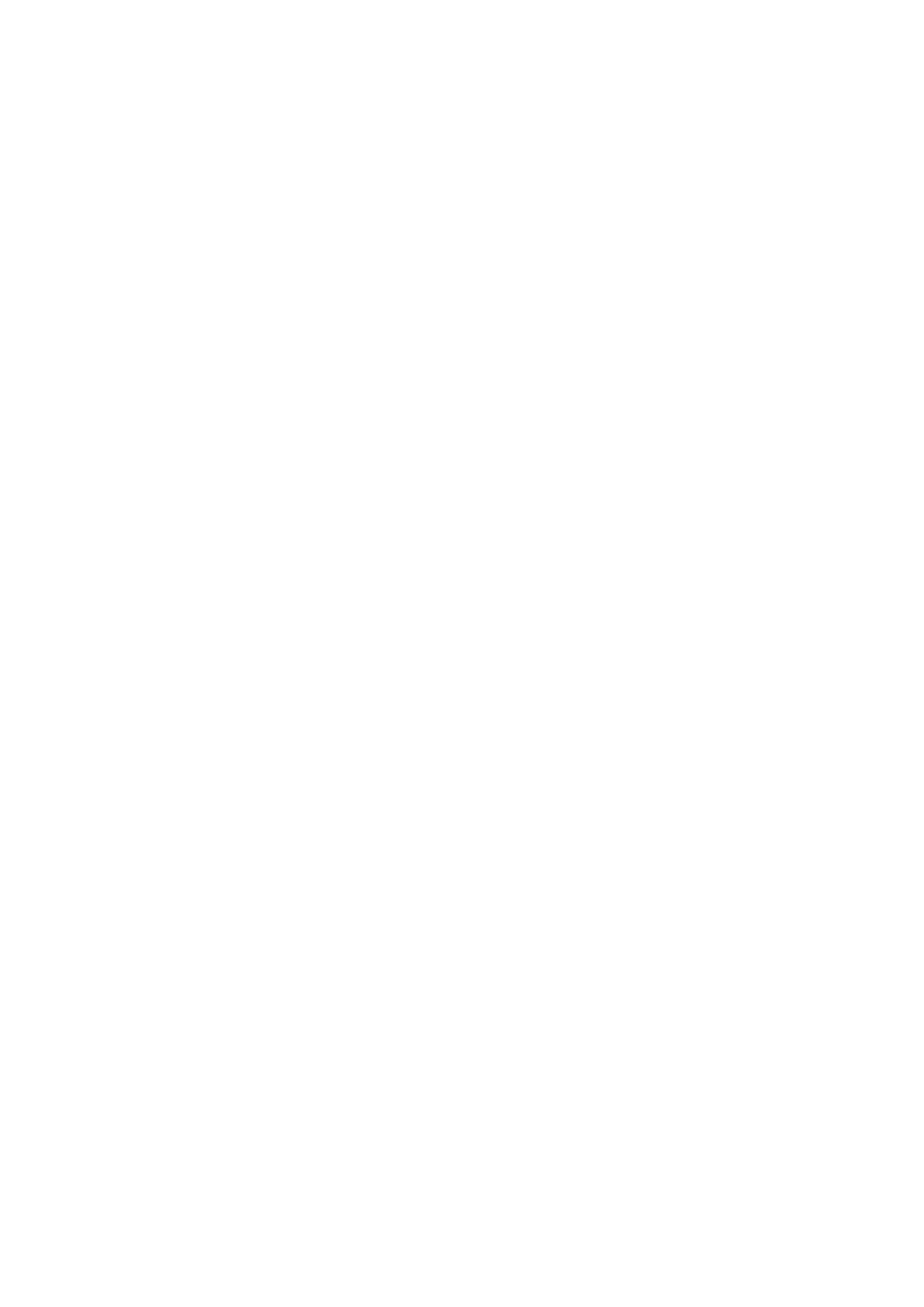#### <span id="page-6-0"></span>**Mon AM II** / **0**

## **Recent developments in the construction of a line array projector for the calibration of Acoustic Neutrino Telescopes**

Author: Sean Danaher<sup>1</sup>

#### <sup>1</sup> *Northumbria University*

Recent developments in the construction of a line array projector for the calibration of Acoustic Neutrino Telescopes

#### **Summary**:

The existing line array calibrator developed for the ACoRNe collaboration lacks sufficient power to be reliably detected from a range over several kilometres needed for the calibration of acoustic arrays associated with ANTARES and the planned KM3NET. The calibrator is currently being upgraded to increase the transmit strength by a minimum of 20dB. Recent design, simulation and laboratory tests will be presented.

<span id="page-6-1"></span>**Wed AM I** / **1**

## **Advanced Reconstruction Strategies for the Auger Engineering Radio Array**

Author: Qader Dorosti Hasankiadeh<sup>1</sup>

<sup>1</sup> *Karlsruher Institut für Technologie (KIT);*

The Auger Engineering Radio Array (AERA) aims to detect extensive air showers caused by the interactions of ultra-high energy cosmic rays with the Earth atmosphere, providing complementary information to the Auger surface, fluorescence and muon detectors. The second stage of AERA, currently consisting of 124 radio stations, has been completed at the Pierre Auger Observatory in early 2013, comprising a larger detection area compared to the first stage of AERA (AERA-24). The main objective for exploiting a radio detector is to precisely measure the fundamental air-shower parameters, such as the direction, energy and composition. To this end, we have developed reconstruction strategies and algorithms to measure the air-shower parameters with high efficiency. We will discuss the reconstruction strategies developed to determine the fundamental air-shower pa-

rameters. In addition, we will present the results obtained by applying the reconstruction strategies on a fraction of the experimental data.

<span id="page-6-2"></span>**Wed AM I** / **2**

## **Measuring and parameterizing the two-dimensional pattern of radio emission in air showers with LOFAR**

Author: Anna Nelles<sup>1</sup>

**Co-author:** Collaboration LOFAR <sup>2</sup>

1 *Radboud University Nijmegen*

<sup>2</sup> *ASTRON, The Netherlands*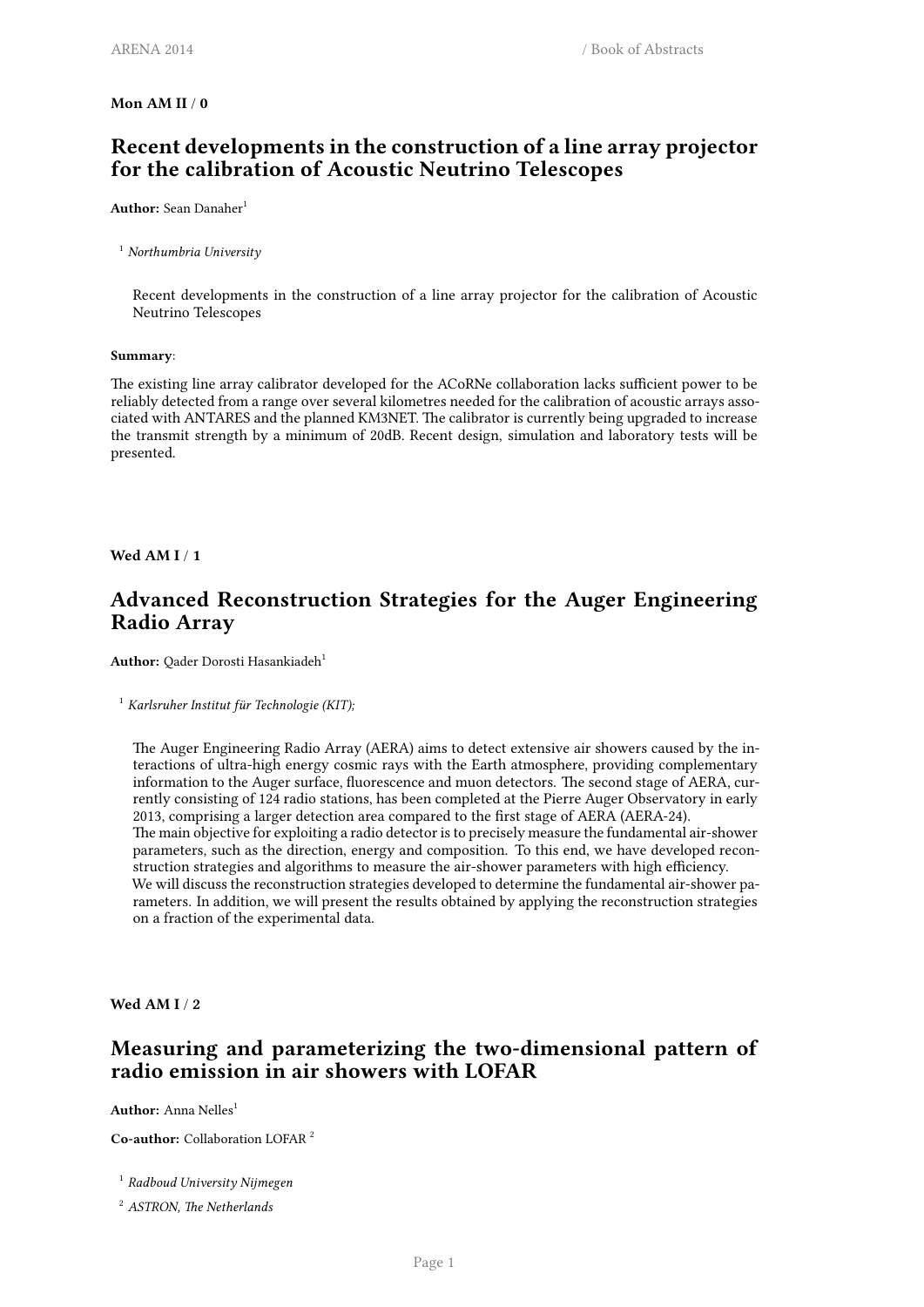The detection of radio emission of air showers has rapidly advanced in the past years. New experiments have shed light on the details of the emission and air shower simulations provide rather accurate models of the measured emission. To exploit radio emission in large-scale experiments, a simple and analytic parametrization of the distribution of the radio signal at ground level is needed. Such a parametrization can allow for fast calculations of the expected signals and can be used to reconstruct the geometry of the measured air showers. Data taken with the Low- Frequency Array (LOFAR) show a complex two-dimensional pattern of pulse powers, which is sampled with hundreds of antennas per event. Earlier parametrizations of the lateral signal distribution have proven insufficient to describe these highly detailed data.

We present a two-dimensional model with five free parameters derived from air-shower simulations. All parameters show strong correlations with air shower properties, such as the energy of the shower, the arrival direction, and the height of the shower maximum. This parametrization represents the data taken with LOFAR very accurately. We present the application of this method to LOFAR data and discuss implications for the reconstruction of the shower geometry.

<span id="page-7-0"></span>**Th AM II** / **3**

#### **An autonomous method for drilling deep in South Pole ice**

**Author:** Rolf Nahnhauer<sup>1</sup>

<sup>1</sup> *DESY*

**Corresponding Author:** rolf.nahnhauer@desy.de

Information about thermal probes and how to use them for autonomous deep drilling in ice will be given. The method presented may be useful for drilling holes at large distances and/or large numbers, necessary for building big (hybrid) arrays for cosmogenic neutrino detection.

#### <span id="page-7-1"></span>**Weds AM II** / **4**

## **Technological developments for the Auger Engineering Radio Array (AERA)**

**Author:** Jennifer Maller<sup>1</sup>

**Co-author:** The Pierre Auger Collaboration <sup>2</sup>

1 *Subatech*

2 *.*

The Auger Engineering Radio Array consists of 124 radio stations covering 6 km² installed within the low energy extension of the Pierre Auger Observatory in Argentina; this location allows a multihybrid measurement of air-showers with the fluorescence telescopes, the water-Cherenkov and the muon detectors close to the radio array. AERA detects the radio emission from cosmic-ray induced air showers above  $10^{\text{A}}17$  eV. The measured electric field is used to constrain the characteristics of the primary particle: arrival direction, energy and particle type (mass). These studies are possible due to an instrumentation development allowing externally-triggered in parallel with self-triggered measurements in the MHz domain and an improved understanding of the radio emission processes. We will present the main technological developments of AERA that have been realized since 2010, within the Pierre Auger collaboration, to reach the requested quality allowing the accurate measurement of the electric field emitted by air showers. We will review the antennas and their Low Noise Amplifiers, the trigger board and the full acquisition chain up to the communication system. The current R&D on new technical developments will be also discussed.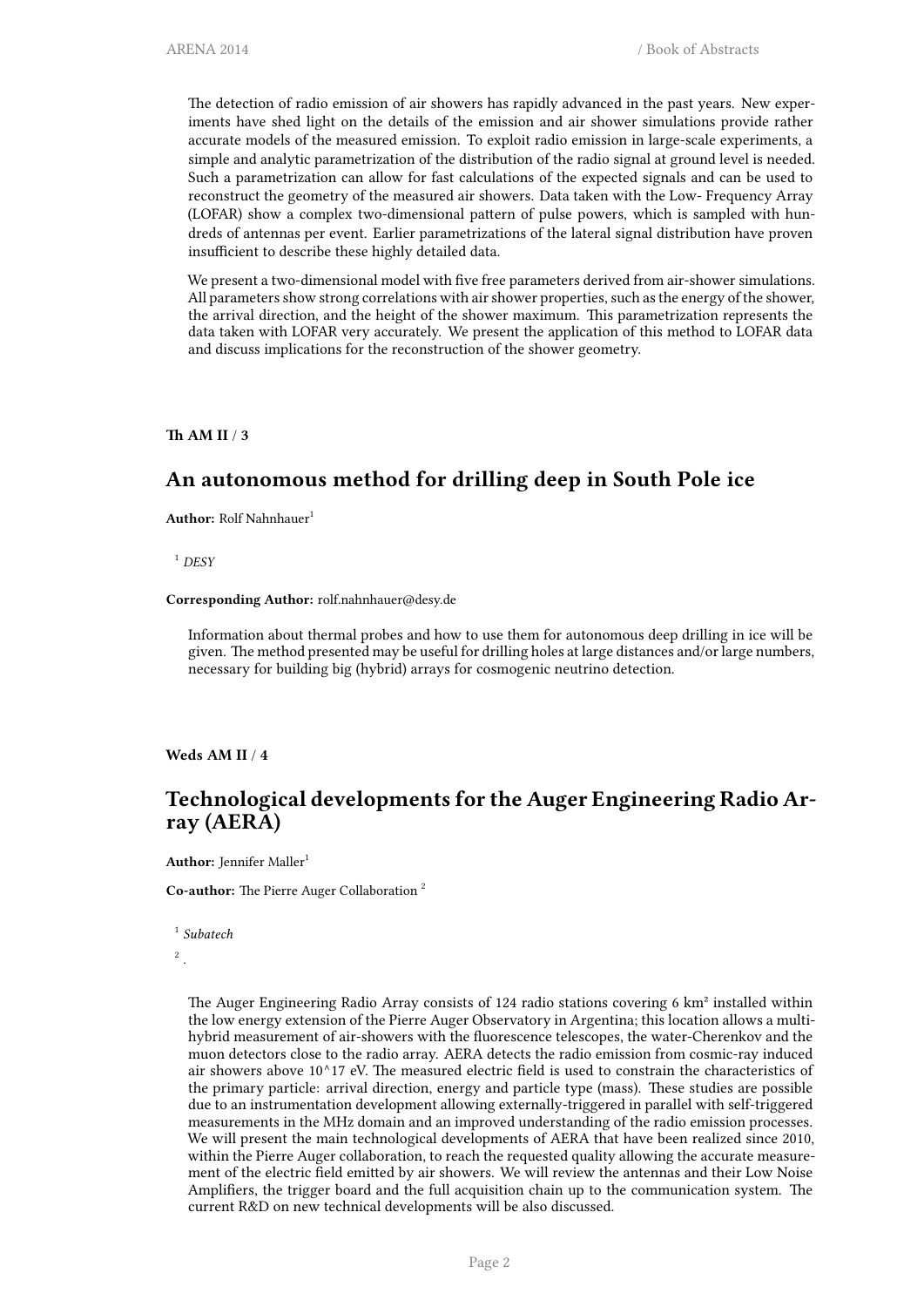#### <span id="page-8-0"></span>**Tues AM II** / **5**

## **Tunka-Rex experiment for detection of air-shower radio emission**

#### **Author:** Yuliya Kazarina<sup>1</sup>

#### **Co-author:** Collaboration Tunka-Rex<sup>2</sup>

1 *Physical faculty, Irkutsk State University, Irkutsk, Russian Federation*

<sup>2</sup> *KIT, API ISU, SINP MSU, INR RAS, DEZY*

The Tunka-Rex experiment (Tunka Radio Extension) was created in 2012 at the Tunka Valley (Republic of Buryatia, Russia). Its purpose is to investigate methods for the energy spectrum and the mass composition of high energy cosmic rays based on the radio emission of air showers. Tunka-Rex is an array of 25 radio antennas distributed over an area of 3 km2. The most important feature of the project is that the air-shower radio emission is measured in coincidence with the Tunka-133 installation, which detects the Cherenkov radiation generated by the same atmospheric showers. Joint measurements of the radio emission and the Cherenkov light provide a unique opportunity for crosscalibration of both calorimetric detection methods. The main goal of Tunka-Rex is to determine the precision for the reconstruction of air-shower parameters using the radio detection technique. This report presents the current status of Tunka-Rex, and first results of Tunka-Rex including a discussion of the reconstruction methods for the parameters of the primary cosmic rays.

#### **Summary**:

The results of Tunka-Rex experiment will be represented.

#### <span id="page-8-1"></span>**Mon PM II** / **6**

## **Wavefront of the Radio Emission from Air Showers**

**Author:** Frank Schröder<sup>1</sup>

**Co-author:** Collaboration LOPES <sup>2</sup>

```
1 Karlsruhe Institute of Technology (KIT)
2
-
```
#### **Corresponding Author:** frank.schroeder@kit.edu

We investigated the radio wavefront of cosmic-ray air showers with LOPES measurements and CoREAS simulations: the wavefront is of hyperbolic shape and can be used to reconstruct the shower maximum.

LOPES was a digital, interferometric antenna array at the Karlsruhe Institute of Technology (KIT) at an altitude of 110 m. LOPES consisted of up to 30 antennas on an area with approximately 200 m diameter. It was externally triggered by the KASCADE particle detector array and measured the radio emission of air showers in the effective band from 43 to 74 MHz. Our analysis is based on 316 LOPES events with energies above 0.1 EeV and zenith angles below 45°. In addition, we have made two CoREAS simulations of the radio wavefront for each event, one for a proton and one for an iron nucleus as primary particle.

A hyperbola describes the wavefront shape significantly better than a sphere or a cone. On the one hand, this means that the radio emission cannot be approximated by a static point source at the shower maximum. On the other hand, a conical wavefront expected for a moving point source seems to be a sufficient approximation for axis distances > 50 m.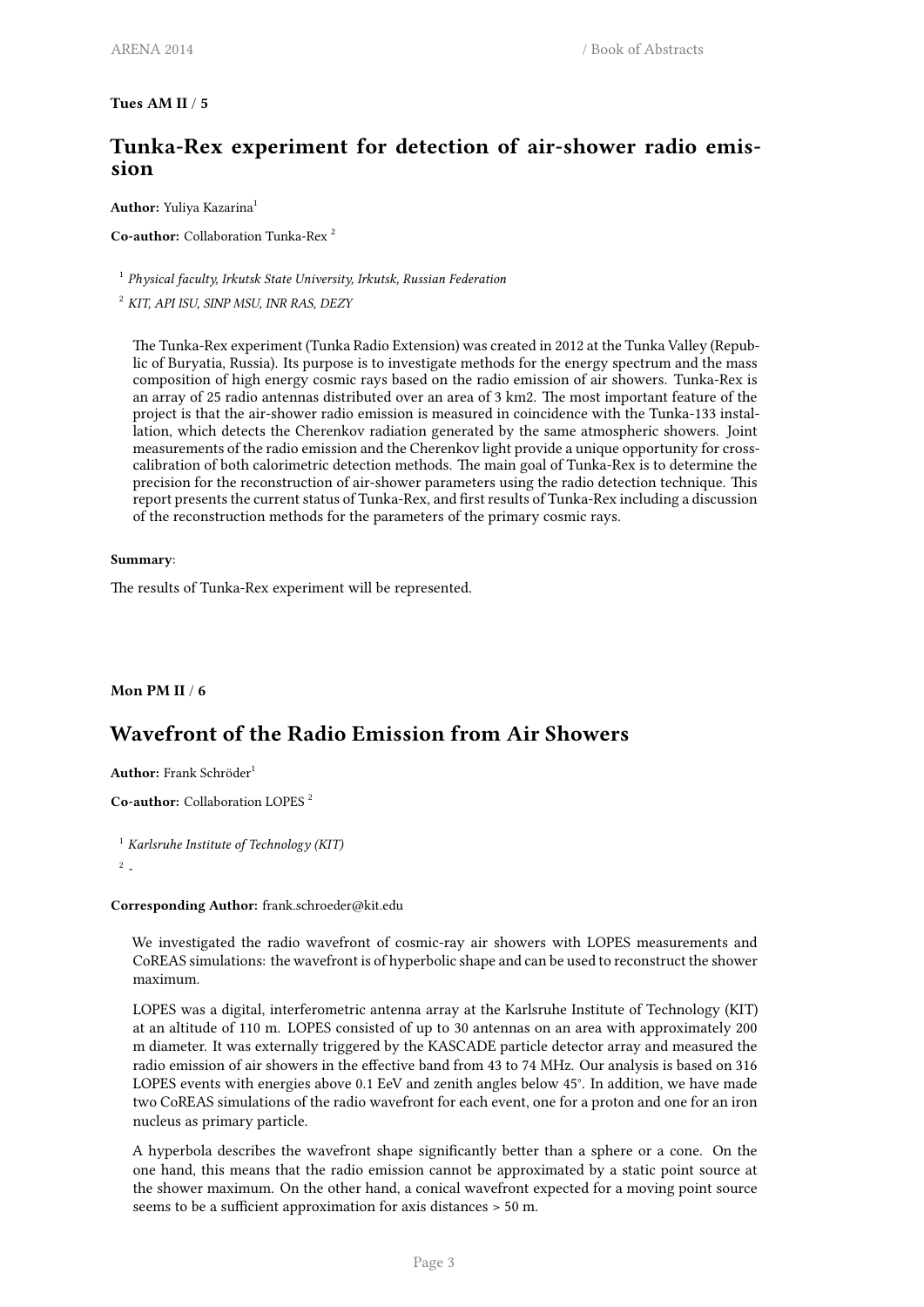In first order, the angle between the shower plane and the limiting cone of the hyperbola depends on the distance of the radio array to the shower maximum. This implies dependences on the zenith angle as well as on the atmospheric depth of the shower maximum, Xmax. We exploit this for the reconstruction of Xmax based on the arrival times of the signal in the individual antennas. For the simulations, we obtain a resolution of approximately 25  $g/cm<sup>2</sup>$ . For the measurements, the resolution is only 140 g/cm², since LOPES in its radio-loud environment suffers from significant experimental uncertainties.

<span id="page-9-0"></span>**Mon AM II** / **7**

## **Simulation chain and signal classification for acoustic neutrino detection in sea water**

**Author:** Dominik Kiessling<sup>1</sup>

1 *Erlangen Centre for Astroparticle Physics*

Acoustic neutrino detection is a promising approach to extend the energy range of neutrino telescopes to energies beyond 10^{18} eV. Current water-Cherenkov-neutrino-telescopes, like e.g. KM3NeT, include acoustical sensors in addition to the optical ones. While the main purpose of these acoustic sensors is the position calibration of the detection units, they could be used as instruments for acoustic detection, too. In this article a Monte Carlo simulation chain for acoustic detectors will be presented, covering the initial interaction of the neutrino up to the signal classification of recorded events. The ambient and transient background in the simulation were implemented according to the data recorded by the acoustic set-up AMADEUS in ANTARES. The effects of refraction on the neutrino signature in the detector are studied, and a classification of the recorded events is implemented. As bipolar waveforms similar to those of the expected neutrino signals are also emitted from other sound sources, additional features like the geometrical shape of the propagation have to be considered for the signal classification. This leads to a large improvement of the background suppression by almost two orders of magnitude, since the cylindrical "pancake" propagation pattern is a distinctive trait of neutrino signals. An overview of the simulation chain and the signal classification will be presented and preliminary studies of the performance of the classification will be discussed.

<span id="page-9-1"></span>**Weds PM II** / **8**

#### **PRIDE – Passive Radio Ice Depth Experiment - An Instrument to Measure Outer Planet Lunar Ice Depths from Orbit using EHE Neutrinos**

**Author:** Timothy Miller<sup>1</sup>

Co-authors: Amy Connolly<sup>2</sup>; Andrew Romero-Wolf<sup>3</sup>; Brian Sequeira<sup>4</sup>; David Besson<sup>5</sup>; Gerald Patterson<sup>4</sup>; Grant Stephens  $^4$ ; Robert Schaefer  $^4$ ; Steven Barwick  $^6$ ; Stuart Kleinfelder  $^6$ 

1 *Johns Hopkins University Applied Physics Lab*

<sup>2</sup> *Ohio State University*

3 *JPL*

4 *Johns Hopkins University Applied Physics Laboratory*

<sup>5</sup> *KU*

 $6$  *UCI* 

**Corresponding Author:** timothy.miller@jhuapl.edu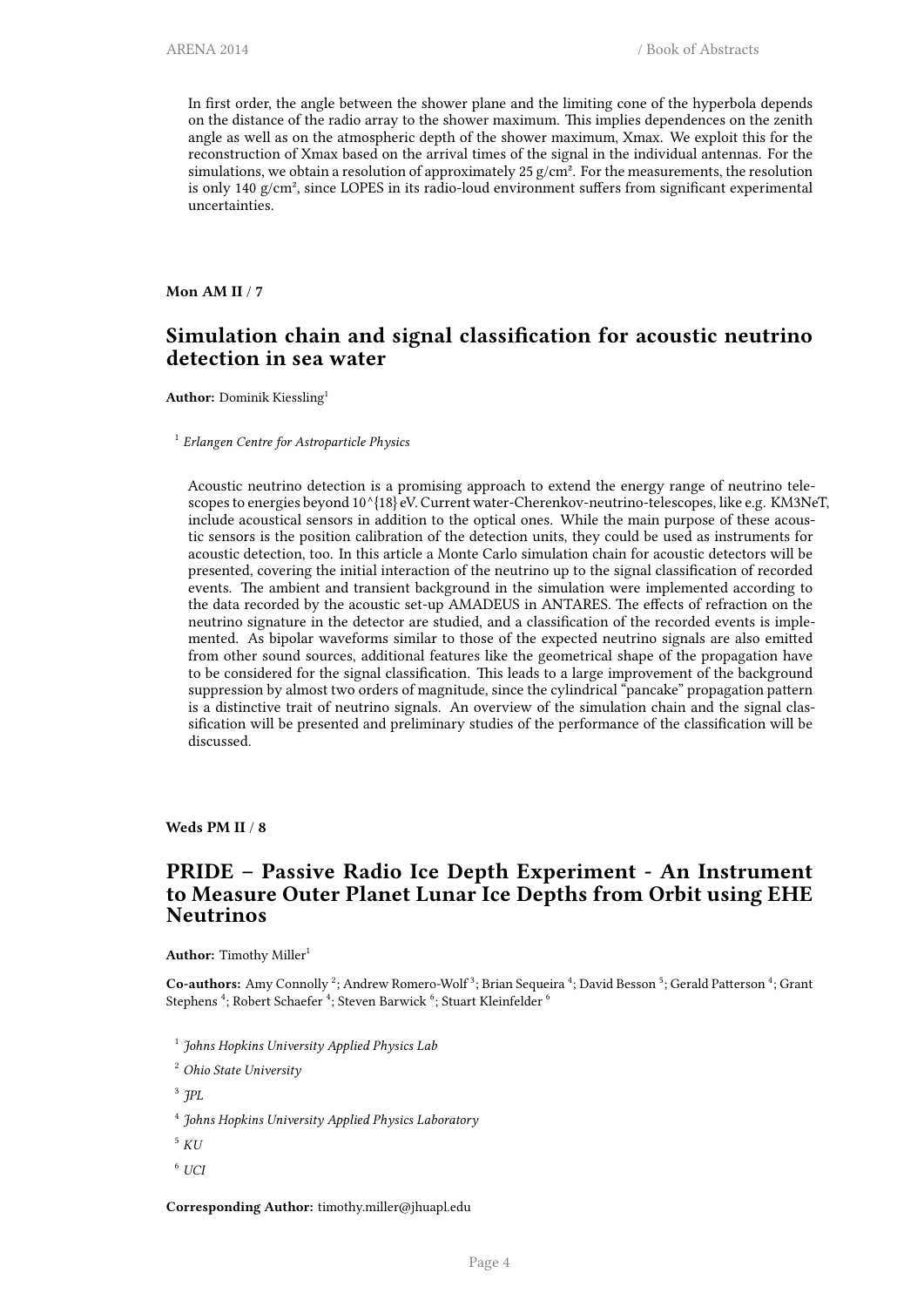We describe a potential confluence between EeV neutrino detection and planetary science: a concept for an instrument to measure the thickness of the ice shell on a planetary body, such as Jupiter's moon Europa or Saturn's moon Enceladus, by making use of the Askaryan Effect RF signal from EHE neutrinos observed from an orbiting spacecraft. Unlike a large high powered active device, i.e., an ice-penetrating radar, this instrument is a passive receiver of the naturally occurring signal generated by interactions of deep penetrating cosmic ray neutrinos in the extremely thick, cold ice layer encasing outer solar system moons. It is therefore potentially less massive and requires less power, making it very attractive for interplanetary missions. Measuring the ice sheet thickness on such moons is a first step toward exploring potential oceans below, and is a very high scientific priority for outer planet missions, so new and economical approaches to this measurement are of great interest. We discuss the basic concept, including the correlations of event rate and direction distribution with ice sheet thickness, and consider the instrument design requirements from the perspective of a NASA Outer Planet Orbiter Mission. We show results [1] of simulations, compare signal-to-noise estimates, and examine possible components and configurations for the antenna, receiver, and electronics. We note some options that can be used to reduce mass and power. Finally, we identify issues that would need further study to produce a more concrete design. [1] Miller, T., Schaefer, R.K., and Sequeira, H.B., Icarus, 220, 877-888, 2012.

<span id="page-10-0"></span>**Th AM II** / **9**

## **Use of Radar Depth Sounding Data to Estimate Radio Frequency Attenuation in Greenlandic and Antarctic Ice**

**Author:** Mark Stockham<sup>1</sup>

#### <sup>1</sup> *University of Kansas*

Antarctic ice represents the interaction volume for multiple UHE neutrino experiments. When neutrinos collide with ice particles they produce radio waves that propagate to in-ice, surface, or balloonborne detectors. The radio frequency signal strength observed at the detector, however, depends on the radio frequency attenuation length of the ice through which the neutrino-generated signal must travel. Attenuation length is a location-specific ice property and varies mainly as a function of temperature and chemistry. The Center for Remote Sensing of Ice Sheets (CReSIS) project has data from many locations in Antarctica and Greenland produced by radar depth sounding. Using methods developed by analyzing the continuum signal in radar depth sounding data from Greenland depth-dependent attenuation length estimates are compared to estimates derived from ice core data. Comparisons between Greenlandic and colder Antarctic ice will also be made.

#### <span id="page-10-1"></span>**Wed PM I** / **10**

## **Adaptable illumination and calibration of a high-gain antenna for cosmic ray air-shower experiments**

#### **Author:** Lars Petzold<sup>1</sup>

Co-authors: Felix Werner <sup>1</sup>; Julian Rautenberg<sup>2</sup>; Karl-Heinz Kampert <sup>3</sup>; Marc Weber <sup>1</sup>; Matthias Kleifges <sup>1</sup>; Oliver Kroemer <sup>1</sup>; Phillip Papenbreer <sup>2</sup>; Radomir Smida <sup>1</sup>; Ralph Engel <sup>1</sup>; Sebastian Mathys <sup>2</sup>

#### <sup>1</sup> *KIT*

- 2 *Bergische Universität Wuppertal*
- 3 *Bergische Univerität Wuppertal*

At the Karlsruhe Institute of Technology (KIT) the microwave detector experiment CROME (Cosmic Ray Observation via Microwave Emission) has been built up. It was aimed to investigate radio emissions from cosmic ray air showers in L-Band (1.0 to 1.6 GHz) and the extended C-Band (3.4 to 4.2 GHz).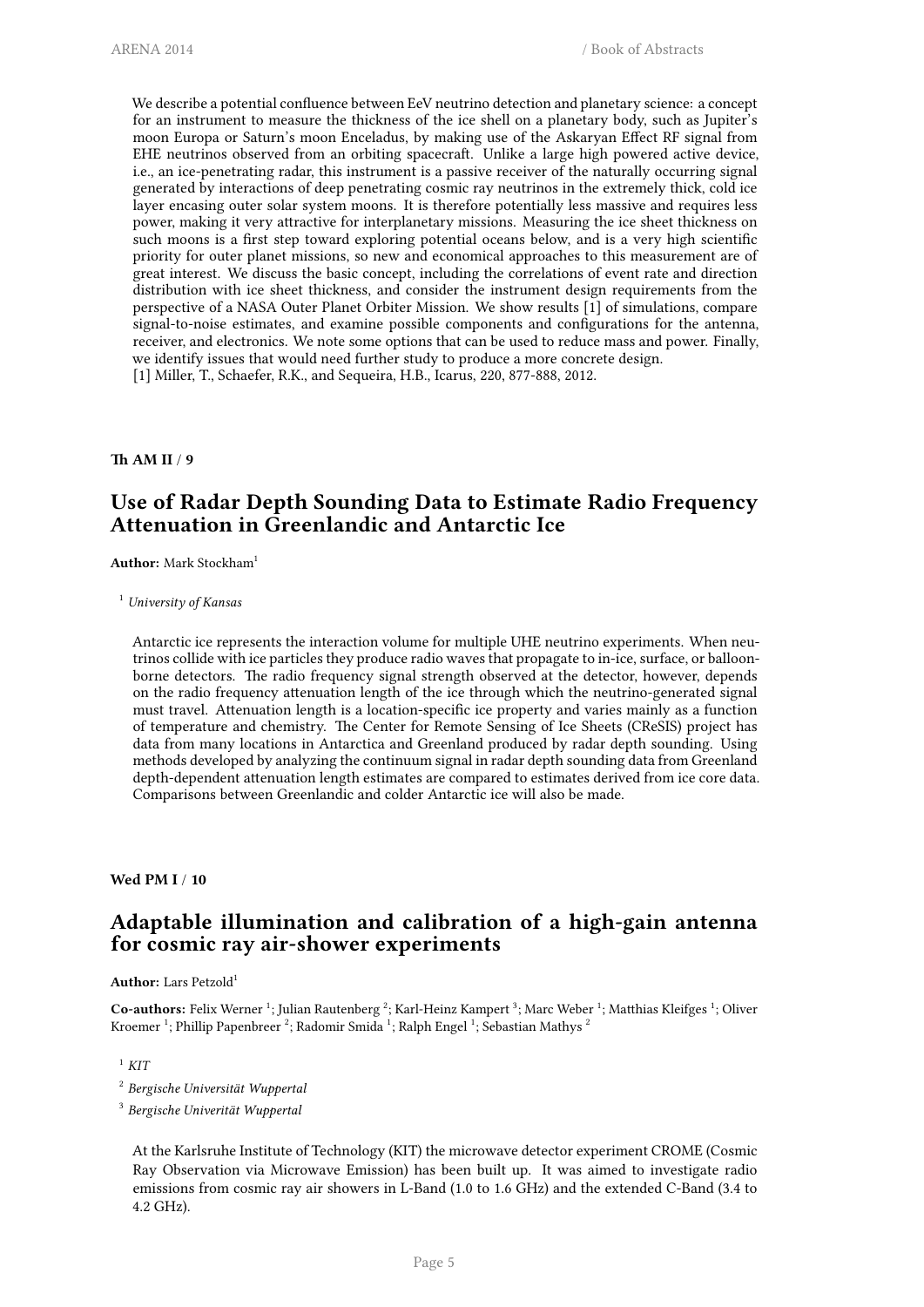The final setup used high-gain parabolic reflector-type antennas which are illuminated either with cross-polarized dipoles or circular waveguide feeds. Both illumination techniques show an inhomogeneous illumination. The effect can be compensated by using a circular waveguide feed with movable choke ring after the design of A. Kumar (Reduce cross-polarization in reflector type antennas, A. Kumar, Microwaves 1978). Due to the expanded near field region beyond 100m of high-gain antennas, calibration procedures are challenging.

To optimize the signal to noise ratio (SNR) we have developed a L-band feed for obtaining a homogeneous illumination of a parabolic reflector-type antenna. We also present a novel method to calibrate such high-gain antennas based on an airborne calibration transmitter mounted on a GPS-controlled model helicopter. Using this method the design parameters of the feed were verified.

<span id="page-11-0"></span>**Mon PM II** / **11**

## **Simulating radio signals from cosmic-ray induced air showers reflecting from a surface**

Author: Jaime Alvarez-Muniz<sup>1</sup>

Co-authors: Daniel Garcia-Fernandez<sup>2</sup>; Enrique Zas<sup>2</sup>; Harm Schoorlemmer<sup>3</sup>; Washington R. Carvalho Jr.<sup>2</sup>

<sup>1</sup> *Univ. Santiago de Compostela, Spain*

<sup>2</sup> *Univ. of Santiago de Compostela, Spain*

<sup>3</sup> *Univ. of Hawaii*

**Corresponding Author:** zas@fpaxp1.usc.es

The recent detection of radio pulses with the ANITA experiment has revealed characteristic signatures of geomagnetic emission and has been attributed to coherent radio flashes from air showers that get reflected on the ice cap. In spite of recent progress in simulating and understanding radio pulses from air showers, no detailed studies are available to date to address the impact of the reflection process on the characteristics of the signal and the extent to which coherence is affected. In this contribution we present a modified version of the ZHAireS code explicitly tailored to calculate radio emission reflected from a surface. We obtain predictions for the characteristics of the electric field for different shower orientations. The results of our simulations

are understood and validated with a raytracing algorithm and a simple model.

<span id="page-11-1"></span>**Mon PM II** / **12**

## **Testing a two component approach to describe radio emission from air showers**

Author: Jaime Alvarez-Muniz<sup>1</sup>

Co-authors: Enrique Zas<sup>2</sup>; Harm Schoorlemmer<sup>3</sup>; Washington R. Carvalho Jr.<sup>1</sup>

<sup>1</sup> *Univ. Santiago de Compostela, Spain*

<sup>2</sup> *Univ. of Santiago de Compostela, Spain*

<sup>3</sup> *Univ. of Hawaii*

The radiation emitted by atmospheric showers is currently interpreted in terms of the deviation of the charged particles in the magnetic field of the Earth and the emission due to the charge excess (Askary'an effect). Each of these mechanisms has a distinctive polarization. The complex signal patterns obtained both in dedicated experiments measuring average behaviors and in simulations,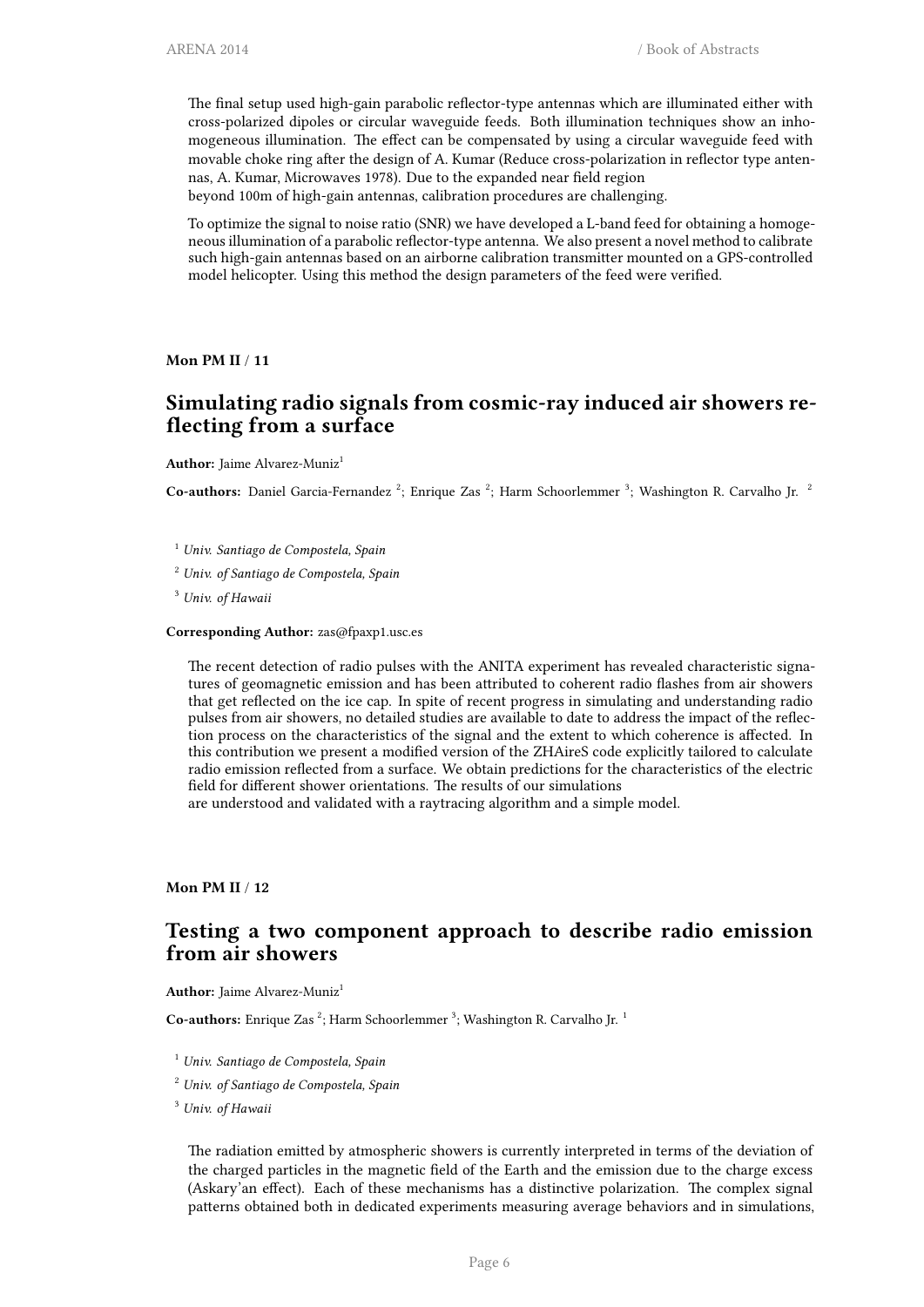can be qualitatively explained as the interference (superposition) of the fields induced by each mechanism.

This work is an attempt to explicitly and quantitatively test a simple phenomenological model based on this idea (two dominant emission mechanisms). The model is constructed by isolating each of the two components at the simulation level and by making use of

approximate symmetries for each of the contributions separately. The results of the model are then checked against full ZHAireS simulations of the electric field calculated from first principles. With these simulations, that are now known to reproduce experimental data, we show that the simple model describes radio emission at a few percent level in a wide range of shower-observer geometries and on a shower-by-shower basis. This conclusion converts this approach in a simple method to reduce the computing time needed to accurately predict the electric field of radio pulses emitted from air showers, with many practical applications in experimental situations of interest.

<span id="page-12-0"></span>**Weds AM II** / **13**

## **New developments around the Butterfly antenna**

**Author:** Didier CHARRIER<sup>1</sup>

#### 1 *SUBATECH-UMR6457*

The Butterfly antenna is a compact, active and dual polarization antenna specifically developed for the radio detection of extensive air showers in the 20-200MHz frequency range. Butterfly antennas are in operations at Nançay for the CODALEMA experiment since october 2008, and at Auger for the AERA experiment since may 2013. The overall characteristics of an active antenna are given by the antenna itself, but also by its associated Low Noise Amplifier (LNA). A new LNA chip named LON-AMOS has been designed to enhance the Butterfly characteristics. Strong constraints of linearity were imposed in this design in order to be compliant with the radio-astronomy needs.

Because of its characteristics, the Butterfly antenna has been chosen by many cosmic ray or radio astronomy experiments: 100 antennas for AERA located at the Pierre Auger Observatory (Argentina), 67 antennas for CODALEMA (France), 6 antennas for HELYCON (Greece). LNA boards using the LONAMOS chip have also been chosen by other experiments: 55 LNA boards for TREND (China), and 4000 LONAMOS chips for NenuFAR located at the Nançay observatory for a radio astronomy array of 1824 antennas.

In this contribution we will present the Butterfly antenna design keys, antenna modelization, characteristics enhancements with the new LONAMOS LNA, and measurements results.

#### <span id="page-12-1"></span>**Wed AM I** / **17**

## **Radio Detection of Horizontal Extensive Air Showers with AERA**

**Author:** Olga Kambeitz<sup>1</sup>

**Co-author:** Collaboration Pierre Auger <sup>2</sup>

AERA, the Auger Engineering Radio Array, located at the Pierre Auger Observatory in Malargüe, Argentina measures the radio emission of extensive air showers in the 30-80 MHz frequency range. It consists of 124 antenna stations of which 24 are log periodic dipole antennas (LPDAs) and 100

<sup>1</sup> *IEKP, KIT*

<sup>2</sup> *Pierre Auger Observatory, Malargüe, Argentina*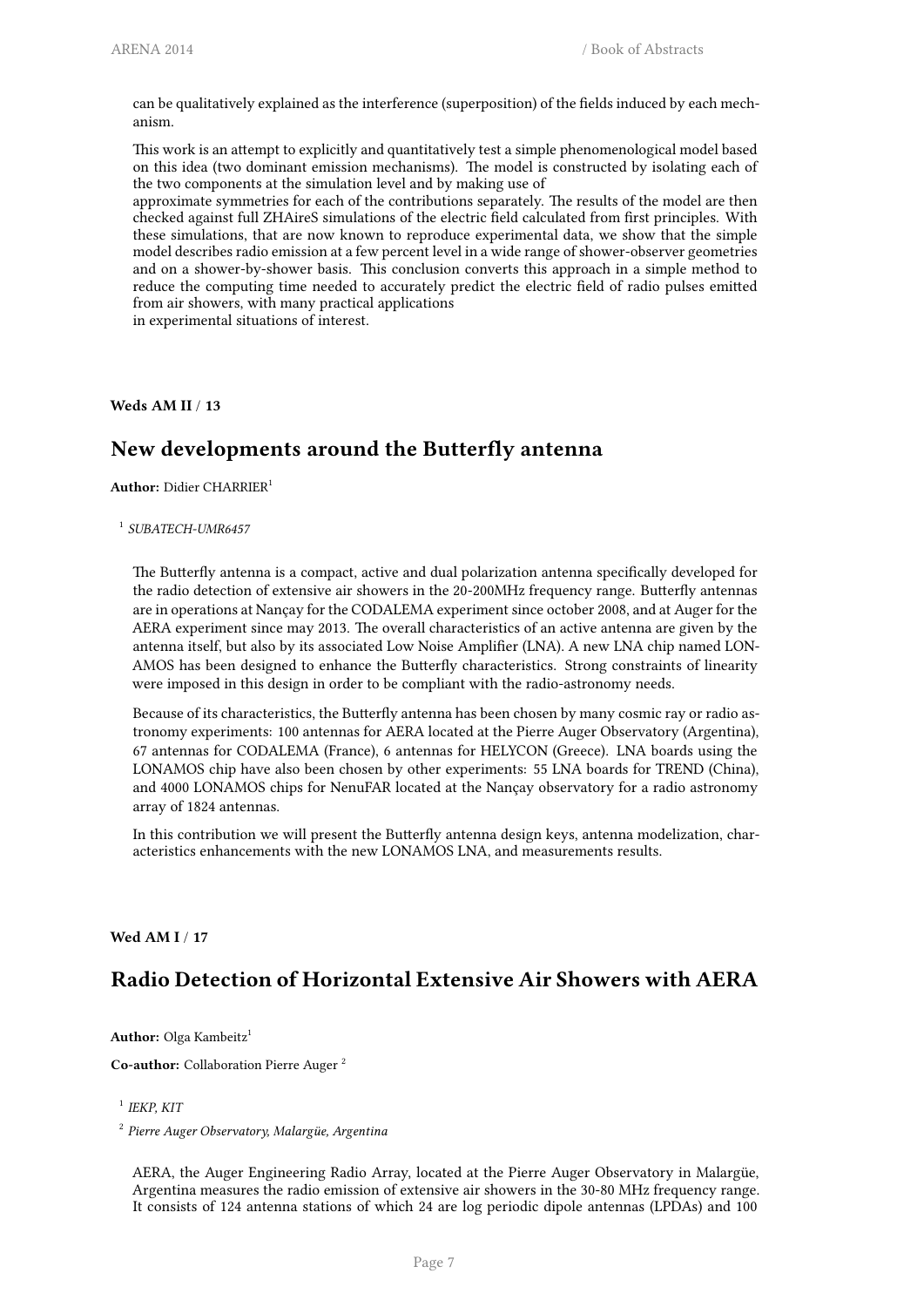are so-called butterfly antennas. Both antenna types measure two electric field components (North-South and East-West)

and are optimized for the detection of air showers up to 60° zenith angle. Together with the Auger surface detector, the fluorescence detector, as well as the muon detector of AMIGA, AERA is able to measure cosmic rays with energies above 10^17 eV in a hybrid detection mode.

Simulation studies have shown that for the reconstruction of inclined air showers the vertical electric field component becomes important. To investigate and improve the sensitivity of AERA to inclined showers, prototype stations including tripole antenna stations and whisk-type antennas as enhancement of the butterfly antennas have been deployed on the AERA site in November 2013. To study the emission in lower frequencies around 1 MHz one low-frequency tripole station has been deployed as well.

In this contribution the motivation, the status, and first results of the analysis of horizontal air showers with AERA including the new prototype stations will be presented.

<span id="page-13-0"></span>**Wed PM I** / **18**

#### **The AMY experiment to investigate the GHz emission from air shower plasmas.**

Authors: Claudio Di Giulio<sup>1</sup>; Valerio Verzi<sup>2</sup>

1 *INFN Tor Vergata*

2 *Istituto Nazionale Fisica Nucleare*

The Air Microwave Yield (AMY) experiment investigate the molecular bremsstrahlung radiation emitted in the GHz regime from an electron beam induced air-shower .

The measurements have been performed with 510 MeV electron beam in a wide frequency range between 1 and 20 GHz.

We present the apparatus and the results of the tests performed at the Beam Test Facility (BTF) of Frascati INFN National Laboratories.

<span id="page-13-1"></span>**Wed PM I** / **19**

#### **Measurements with the absolute calibrated L-band radio antenna of CROME for extensive air showers**

**Author:** Philipp Papenbreer<sup>1</sup>

1 *Bergische Universität Wuppertal*

The Cosmic-Ray Observation via Microwave Emission (CROME) experiment is designed to study GHz radio emissions from extensive air showers. Multiple radio antennas measure externally triggered by the KASCADE-Grande air-shower array. The experiment is designed to detect a potentially isotropic, unpolarized component as expected by molecular bremsstrahlung emission in the low-energy electron plasma indicated by a collider experiment.

<span id="page-13-2"></span>This contribution shows the measurements using the L-band (1-2 GHz) antenna of CROME. An absolute calibration of the receiver system was performed successfully and could be used for a specific signal search. In addition, the measurement results were compared to expected field strengths of molecular bremsstrahlung and simulations of other emission mechanisms.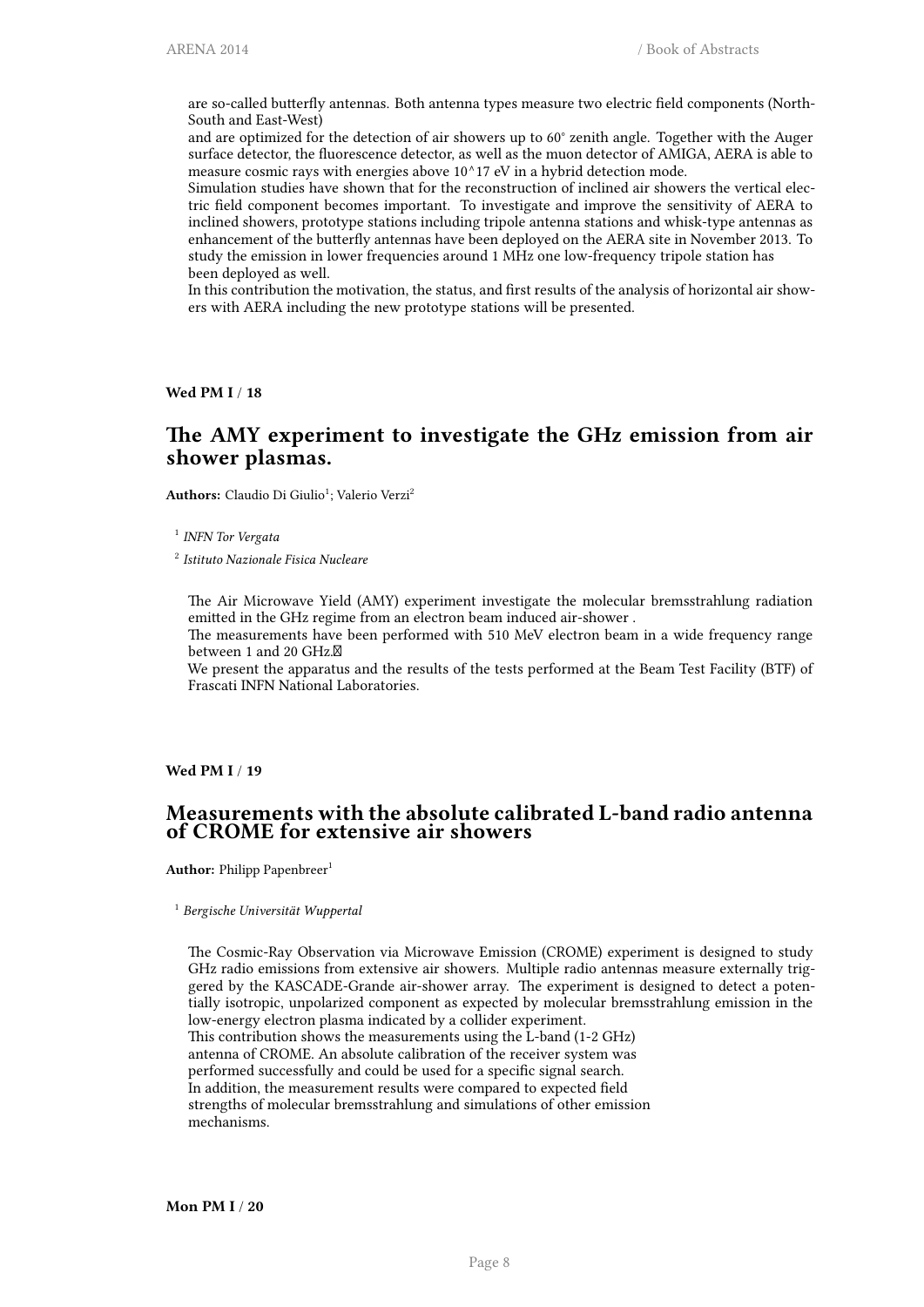## **Geant4 simulations of radio signals from particle showers for the SLAC T-510 experiment**

Author: Anne Zilles<sup>1</sup>

**Co-author:** SLAC T-510 Collaboration <sup>2</sup>

 $1$  *KIT* 

2 *SLAC*

The SLAC T-510 experiment was designed to reproduce the physics of radio emission from air showers in a controlled lab experiment with the goal to test established formalisms for simulation of radio emission physics: the "end-point" formalism and the "ZHS" formalism.

Simulation results derived with these formalisms can be explained by a superposition of magnetically induced transverse current radiation and the Askaryan (charge-excess) effect.

Here, we present results of Geant4 simulations of the experiment with both formalisms, taking into account the details of the experimental setup (beam energy, target geometry and material, magnetic field configuration and refraction effects) to test this hypothesis.

<span id="page-14-0"></span>**Weds AM II** / **21**

#### **LOPES-3D – studies on the benefits of direct measurements with vertically aligned antennas**

Author: Daniel Huber<sup>1</sup>

**Co-author:** Tim Huege <sup>2</sup>

 $1$  *KIT* 

<sup>2</sup> *Karlsruhe Institute of Technology*

The LOPES experiment was a radio interferometer built at the existing air shower array

KASCADE-Grande in Karlsruhe, Germany. The last configuration of LOPES was called LOPES-3D and

consisted of ten tripole antennas. Each of these antennas consisted of three crossed dipoles eastwest, north-south

and vertically aligned. With this, LOPES-3D had the unique possibility to study the benefits of additional, direct

measurements with vertically aligned antennas in the environment of the well understood and calibrated particle

detector array KASCADE-Grande. The measurements with three spacial coincident antennas led to a redundant

reconstruction of the E-field vector. Thus, several methods to exploit the redundancy were developed and tested.

Furthermore, for the first time, the background noise could be studied polarization- and direction dependent.

With LOPES-3D it could be demonstrated that radio detection reaches a higher efficiency for inclined showers

and that the vertical component gets more important for the measurement of inclined showers.

In this contribution we discuss the development of different weighting schemes for the best combination of the

three redundant reconstructed E-field vectors. Furthermore we discuss the influence of these weighting schemes

on the ability to reconstruct the showers in radio and on the geometry reconstruction. We show an estimate of the

radio efficiency for inclined showers with focus on the benefits of measurements with vertically aligned

antennas and we present the direction dependent noise in the different polarizations.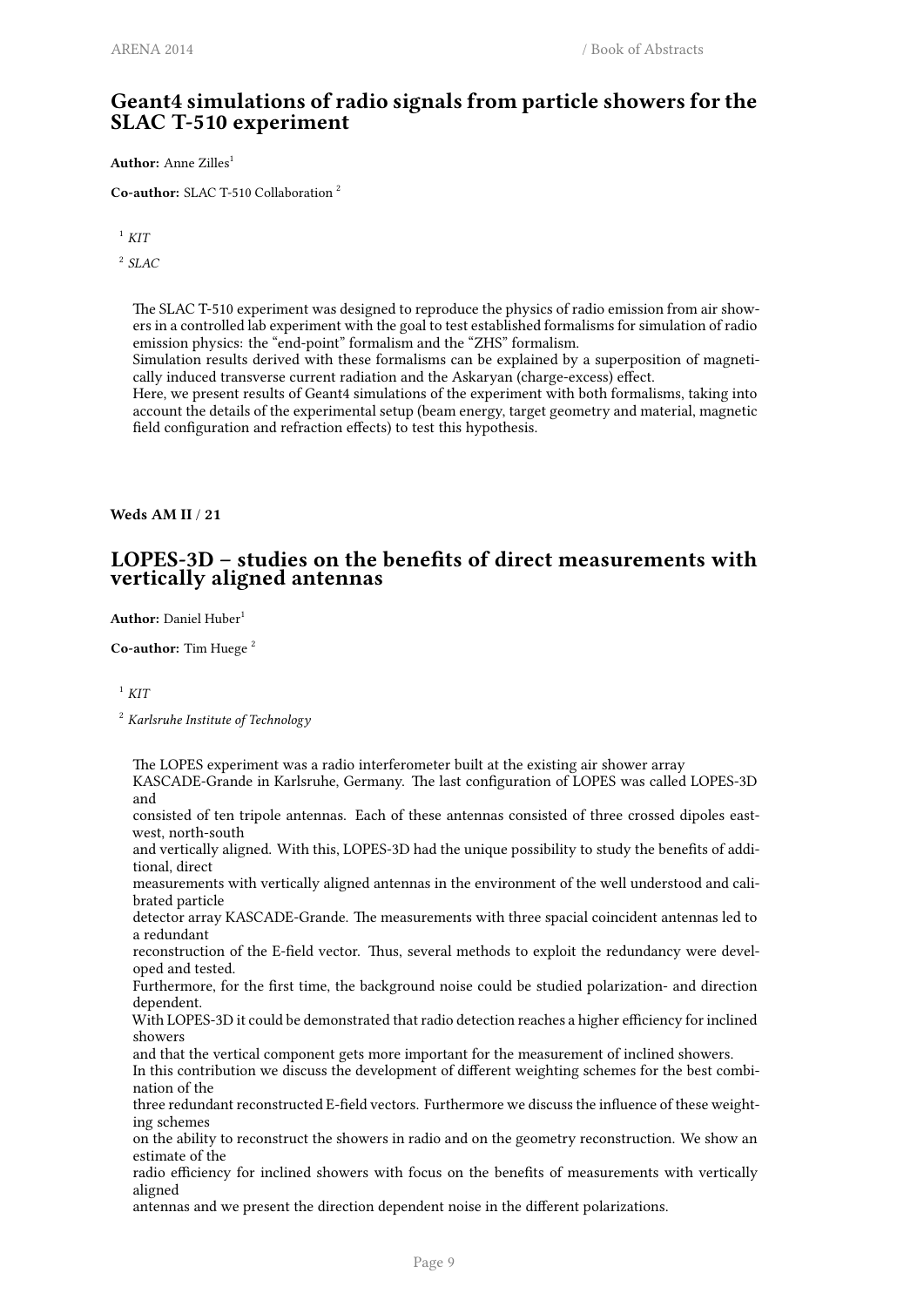#### **Weds AM II** / **22**

#### **A dedicated antenna array for radio detection of Extended Air Showers.**

#### Author: Alain Lecacheux<sup>1</sup>

Co-authors: Didier CHARRIER<sup>2</sup>; Laurent DENIS<sup>3</sup>; Lilian MARTIN<sup>2</sup>; Richard Dallier<sup>2</sup>

<sup>1</sup> *CNRS - Observatoire de Paris*

2 *SUBATECH-UMR6457*

<sup>3</sup> *Nançay Radio astronomy Station*

Radio pulses associated with Extended Air Showers (EAS) produced in terrestrial atmosphere by High Energy Cosmic Rays (UHECR) of energy 10^17 eV and above, are now routinely observed by dedicated radio instruments on ground. This may offer a new and appealing way for elucidating the nature and origin of involved primary particles, an open question still unsolved.

Unfortunately, the high occupancy of the electromagnetic spectrum by undesired signals from natural and anthropogenic origins has made unambiguous EAS radio detection a challenging problem. Former attempts based on timing coincidences from several independent radio antennas, or using auxiliary triggering by conventional particle detectors, are still not fully satisfying.

We present here a solution based on real time, coherent radio detection by using a small array of 10x2 cross polarized dipoles, distributed over a 150m x 150m surface area and operated in continuous sky surveying mode.

Preliminary results obtained with the new system are briefly reviewed and discussed.

The final detection scheme will be achieved by using on line, fast computing software based on a dedicated unsupervised recognition algorithm.

The new array is a part of the CODALEMA experiment located in Nançay radio astronomy observatory (France).

<span id="page-15-0"></span>**Wed AM I** / **23**

#### **Measurement of the cosmic ray mass composition with the LO-FAR radio telescope**

**Author:** Stijn Buitink<sup>1</sup>

1 *Radboud University Nijmegen, Netherlands*

LOFAR is a multipurpose radio telescope which can be used for radio detection of cosmic rays while running astronomical observations at the same time. In the dense core individual air showers are detected by hundreds of dipole antennas. The raw electromagnetic waveform as detected by each antenna is stored in a five-second ring buffer, which is read out when a trigger is issued by the LORA particle detector array. Hundreds of showers with energies above  $10<sup>17</sup>$  eV have been measured in two frequency regimes: low band (10-90 MHz) and high band (110-250 MHz).

<span id="page-15-1"></span>The complicated radio emission pattern on the ground can be accurately reproduced by modern radio simulation codes and contains information about the longitudinal shower development. With a hybrid reconstruction technique, we can measure the depth of the shower maximum with an accuracy of ~20 g/cm^2 in the energy regime of  $10^{\text{A}}17$  eV to  $10^{\text{A}}18$  eV. Cosmic-ray mass measurements in this range are of particular interest as it may harbor the transition from a Galactic to an extragalactic origin. We present a mass composition analysis based on the first results and discuss their implications for transition models.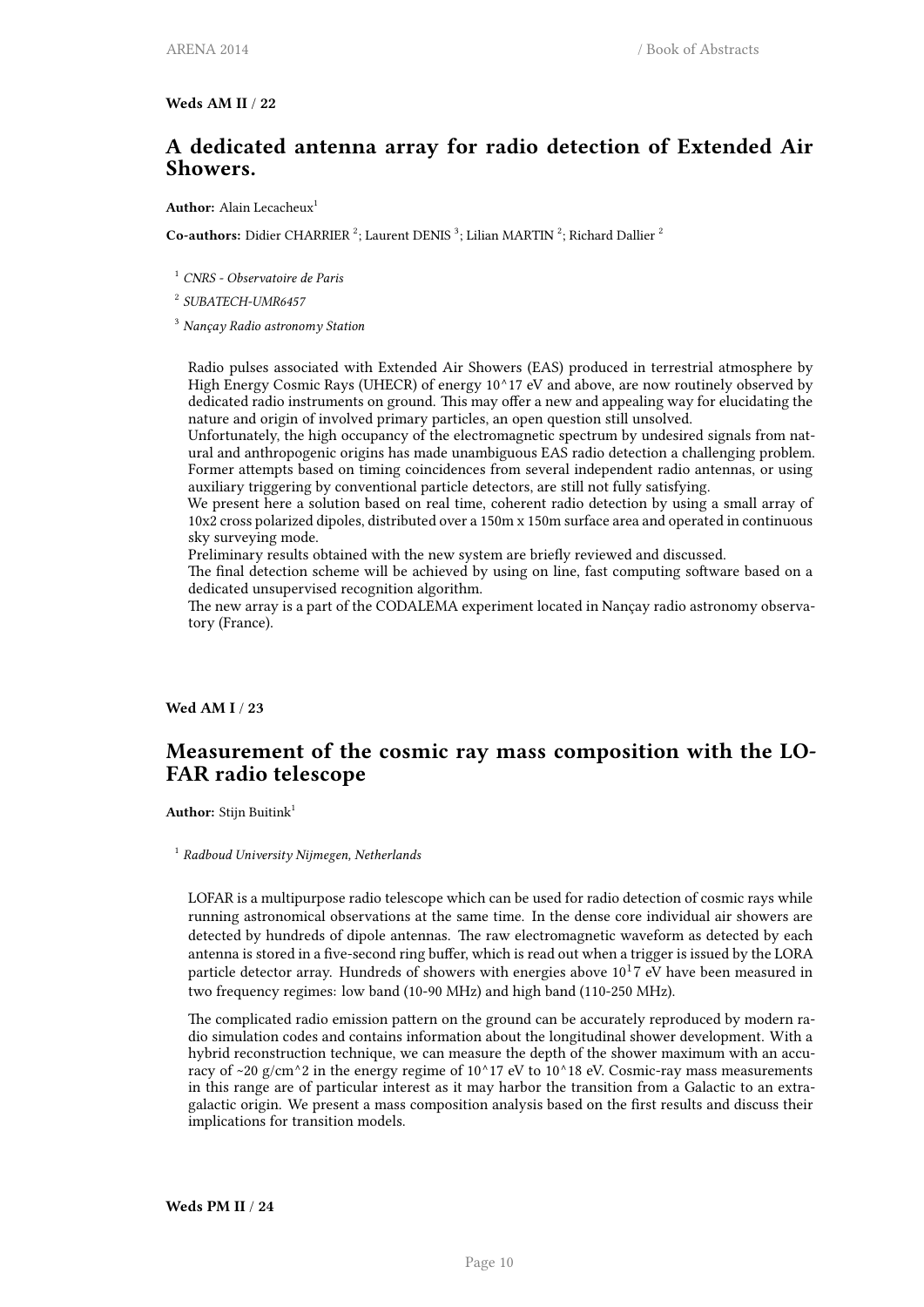## **The effects of surface roughness on lunar Askaryan pulses**

**Author:** Clancy James<sup>1</sup>

<sup>1</sup> *University of Erlangen-Nuernberg*

The effects of lunar surface roughness, on both small and large scales, on Askaryan radio pulses generated by particle cascades beneath the lunar surface has never been fully estimated. Surface roughness affects the chances of a pulse escaping the lunar surface, its coherency, and the characteristic detection geometry. It will affect the expected signal shape, the relative utility of different frequency bands, the telescope pointing positions on the lunar disk, and most fundamentally, the chances of detecting the known UHE cosmic ray and any prospective UHE neutrino flux. Nearfuture radio-telescopes such as FAST and the SKA promise to be able to detect the flux of cosmic rays, and it is critical that surface roughness be treated appropriately in simulations. of the lunar Askaryan technique.

In this contribution, a facet model for lunar surface roughness is combined with a method to propagate coherent radio pulses through boundaries to estimate the full effects of lunar surface roughness on neutrino-detection probabilities. The method is able to produce pulses from parameterised particle cascades beneath the lunar surface as would be viewed by an observer at Earth, including all polarisation and coherency effects. Results from this calculation are presented for both characteristic cosmic ray and neutrino cascades, and estimates of the effects mentioned above - particularly signal shape, frequency-dependence, and sensitivity - are presented.

<span id="page-16-0"></span>**Tues AM II** / **25**

## **Radio detection of Cosmic Rays in the GHz band at the Pierre Auger Observatory**

**Author:** Imen Al Samarai<sup>1</sup>

1 *IPNO*

Observations of microwave radiation emitted by low energy electrons left after the passage of a high energy electron beam in accelerator experiments offered new possibilities of Ultra High Energy Cosmic Rays (UHECR) detection techniques based on microwave radiation. This would bring a tenfold increase in detector duty cycle compared to the standard fluorescence technique.

The emission mechanism interpreted as Molecular Bremsstrahlung Radiation (MBR) is expected to produce an unpolarized and isotropic signal. Motivated by the expected full duty cycle of such a technique and to its insensitivity to atmospheric attenuation, three microwave detectors; EASIER, MIDAS and AMBER are implemented in Auger.

The status and results of these microwave detectors are reported.

<span id="page-16-1"></span>**Wed PM I** / **26**

## **An estimate of the spectral intensity expected from the molecular Bremsstrahlung radiation in extensive air showers**

Author: Imen Al Samarai<sup>1</sup>

Co-authors: Anne Stutz<sup>2</sup>; Antoine Letessier-Selvon<sup>3</sup>; Corinne Berat<sup>2</sup>; Didier Lebrun<sup>2</sup>; Francesco Salamida<sup>1</sup>; François Montanet  $^2$ ; Ioana Maris  $^4$ ; Isabelle Lhenry-Yvon  $^1$ ; Julien Aublin  $^3$ ; Mariangela Settimo  $^3$ ; Miguel Blanco  $^3$ ; Olivier Deligny <sup>5</sup>; Patrick Stassi <sup>2</sup>; Pierre Billoir <sup>3</sup>; Romain Gaior <sup>3</sup>; Sandra Le Coz <sup>2</sup>

1 *IPNO*

2 *LPSC*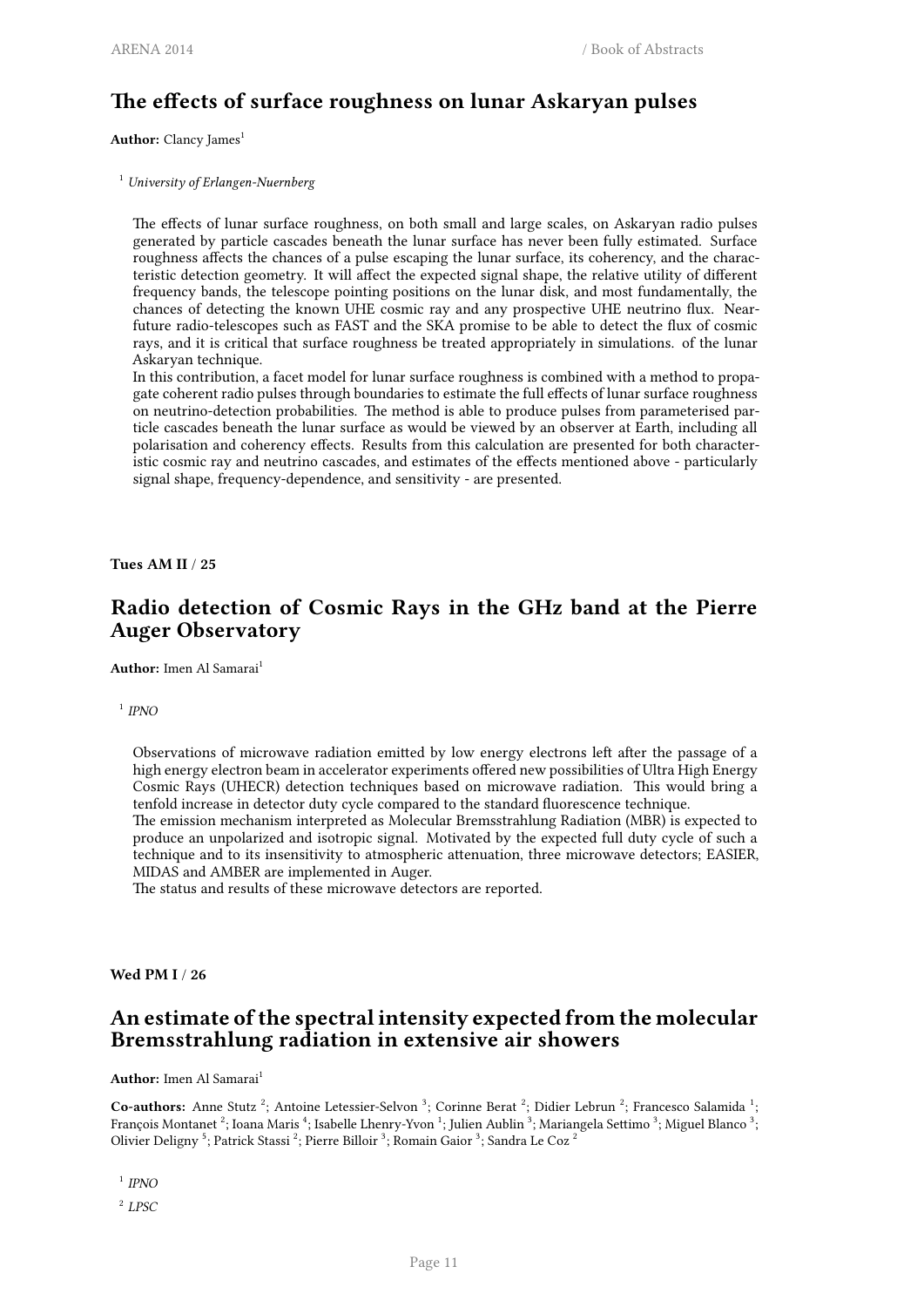- 3 *LPNHE*
- <sup>4</sup> *UGR*

<sup>5</sup> *CNRS/IN2P3 - IPN Orsay*

A detection technique of Ultra High Energy Cosmic Rays (UHECR) complementary to fluorescence and Radio techniques would be the use of the Molecular Bremsstrahlung Radiation (MBR) emitted by low energy electrons left after the passage of the showers in the atmosphere.

The emission mechanism is expected from quasi-elastic collisions of electrons produced in the shower by the ionization of molecules in the atmosphere.

In this contribution, we calculate the spectral intensity of photons at ground level originating from the transition bet ween unquantized energy states of free ionization electrons.

In the absence of absorption of the emitted photons in the plasma, we obtain a spectral intensity depending on the effective lifetime of the ionization electrons and compare it to the spectral intensity measurements provided by the SLAC experiment (Gorham et al. 2008).

<span id="page-17-0"></span>**Tues AM I** / **27**

## **Investigating the extensive air shower properties using the polarization and frequency features of the radio signals measured by the CODALEMA autonomous station array.**

**Author:** Lilian Martin<sup>1</sup>

**Co-author:** Collaboration CODALEMA <sup>2</sup>

1 *SUBATECH*

2 *SUBATECH/LESIA/USN*

CODALEMA is the last experiment currently running in Europe dedicated to the extensive air shower detection using the observation of its induced radio electric field and with the ambition to promote this radio detection technique to a mature technology suited to a next generation giant cosmic ray observatory. The latest experimental upgrade of CODALEMA consisting in a large array of autonomous stations will be presented with a special emphasis put on the key technical features of this instrument. While the relative timings and the amplitudes of the electric field measured by antennas are now widely used to characterize the extensive air showers, the polarization patterns and the frequency contents are considered now as very useful information to strongly improve these measurement capabilities. The latest results obtained by the dual-polarization wide-band antennas of CODALEMA will be reviewed and their impact in terms of instrumental design and optimization will be investigated.

<span id="page-17-1"></span>**Mon PM II** / **28**

## **Ice surface roughness modeling for effect on radio signals from UHE particle showers**

**Author:** Jessica Stockham<sup>1</sup>

<sup>1</sup> *University of Kansas*

For radio antenna neutrino and cosmic ray detectors located in or above the Antarctic ice sheet, the reconstruction of both ultra-high energy (UHE) neutrino and cosmic ray air shower events requires knowledge the transmission and reflection properties of the air-ice interface. To better understand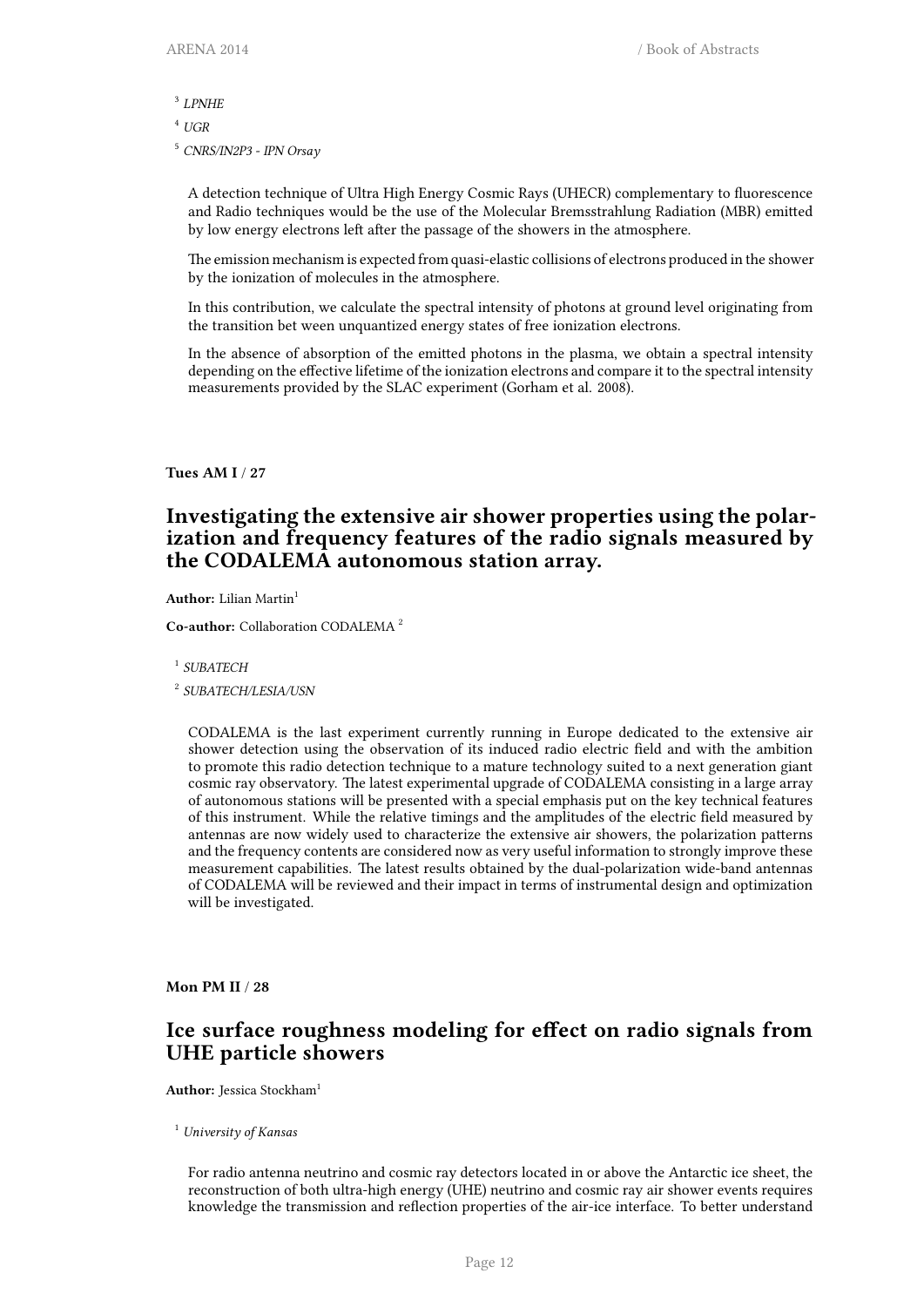these properties, in-lab and field data will be obtained and analyzed. The in-lab experiment will measure reflected power from rough surfaces of a granular material in the frequency range of 2-3GHz. These meausrements are used to determine a model capable of predicting reflected power as a function of elevation angle and frequency based on measurable parameters of the surface and material. Field data is taken in the form of stereoscopic images of the surface as part of the Antarctic Geophysics Along the Vostok Expedition (AGAVE). 3D data from the stereoscopic images will be used to create similarly rough and appropriately scaled surfaces in the lab for comparison to the results of the reflection model and to the models currently being used for simulation and reconstruction of shower events.

<span id="page-18-0"></span>**Mon PM I** / **29**

## **Measurement of the polarization of the radio emission in air showers with LOFAR and the influence of atmospheric electric fields.**

**Author:** Olaf Scholten<sup>1</sup>

**Co-authors:** Anna Nelles<sup>2</sup>; Stijn Buitink<sup>3</sup>

<sup>1</sup> *KVI-CART, Univ. of Groningen*

2 *Radboud University Nijmegen*

3 *Radboud University Nijmegen, Netherlands*

With the LOFAR antenna array we have measured the the polarization footprint of the radio emission from extensive air showers for a large number of single events. The polarization direction is determined from the Stokes parameters integrated over the time duration of the radio pulse. It will be shown that for events for which no thunderstorm activity has been registered the polarization pattern obeys very well the expected characteristics based on a superposition of a geomagneticallyinduced transverse current and charge excess contributions. The core-distance dependence of ratio of the two contributions is measured.

For events where thunderstorm activity is registered strong deviations from the fair-weather polarization pattern are observed. A semi-quantitative interpretation of the influence of atmospheric electric fields on the polarization pattern will be presented.

<span id="page-18-1"></span>**Tues AM II** / **30**

#### **Detection and Characterisation of Microwave Emission of Extensive Air Showers with the CROME Experiment**

**Author:** Felix Werner<sup>1</sup>

 $1$  *KIT* 

<span id="page-18-2"></span>Microwave radiation from high-energy air showers has been observed in the C band (3.4–4.2 GHz) with the Cosmic-Ray Observation via Microwave Emission (CROME) setup. The obtained dataset provides a unique opportunity to study the radio emission of air showers at microwave frequencies. The compatibility of the measured GHz signals with different hypotheses for the emission mechanism is discussed. It is shown that the component measured in the forward direction of an air shower is compatible with emission mechanisms known from the MHz frequency range, namely the geomagnetic charge separation and charge excess variation. Furthermore, a limit on a potentially isotropic, unpolarized component, as expected from molecular bremsstrahlung, is derived.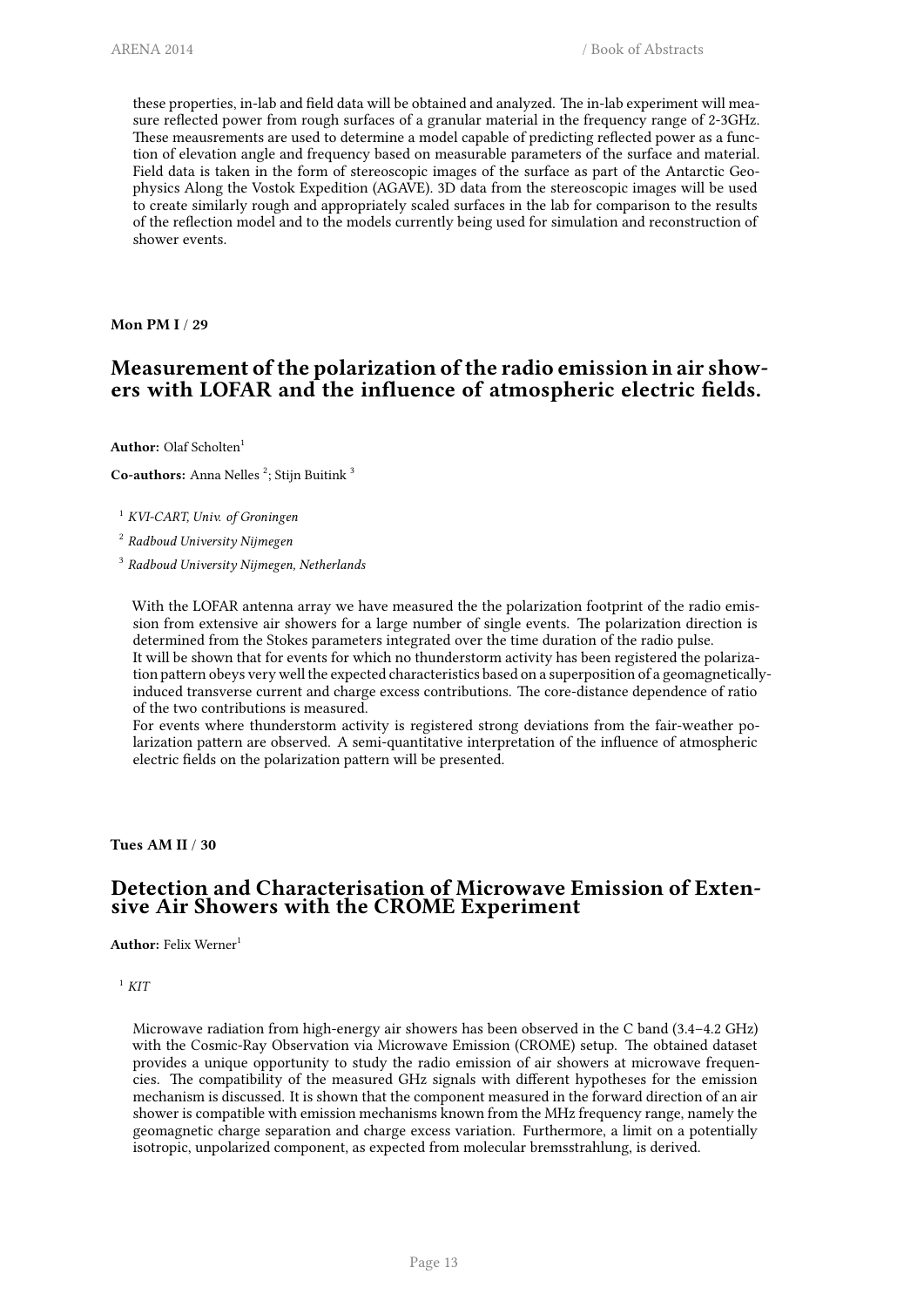#### **Mon PM I** / **31**

## **SLAC T-510: Radio emission from particle cascades in the presence of a magnetic field**

Authors: Andrew Romero-Wolf<sup>1</sup>; Katharine Mulrey<sup>2</sup>; Konstantin Belov<sup>3</sup>; Stephanie Wissel<sup>3</sup>

**Co-author:** Collaboration SLAC T-510 <sup>3</sup>

1 *JPL*

<sup>2</sup> *University of Delaware*

<sup>3</sup> *University of California, Los Angeles*

**Corresponding Author:** kmulrey@udel.edu

Geomagnetic radiation from air showers is an attractive technique for detecting ultra-high energy cosmic rays. Macroscopic and microscopic models have been developed which qualitatively agree with field observations. A controlled laboratory experiment at the Stanford Linear Accelerator Center (SLAC) was designed to test these models. The experiment measures the radio frequency emission from cascades of secondary particles in a dense dielectric medium in the presence of a magnetic field. The cascades were induced by a ~4.5 GeV electron beam in a polyethylene target placed in magnetic fields up to +/-1000 G. The radio emission beam pattern was sampled in horizontal and vertical polarizations by multiple antennas with a total frequency band of 30-3000MHz. The emission was found to be in good agreement with model predictions, including a Cerenkov-like beam pattern and linear scaling with magnetic field.

<span id="page-19-0"></span>**Tues AM I** / **32**

## **Detection of Radio Emission from Air Showers in the MHz range at the Pierre Auger Observatory**

Author: Jens Neuser<sup>1</sup>

**Co-author:** Collaboration Pierre Auger <sup>2</sup>

<sup>1</sup> *University of Wuppertal*

<sup>2</sup> *Av. San Martin Norte 306, 5613 Malargue, Mendoza, Argentina*

The Auger Engineering Radio Array (AERA) at the Pierre Auger Observatory in Argentinia is constructed in multiple stages starting in 2010. The current stage consists of 124 dual-polarized radio detector stations covering an area of 6 km $^{\wedge}$ 2. One of the main goals is to study the radio emission process for energies beyond 10^{17} eV in the range from 30-80 MHz. Having the unique opportunity for multi-hybrid measurements of air showers alongside the other detectors and also the low-energy extensions at the Pierre Auger Observatory, AERA is a milestone for further large-scale radio experiments. Combining the advantages of other detector types, AERA is investigating the sensitivity to air shower parameters.

<span id="page-19-1"></span>This contribution gives an overview of the motivation and science goals of AERA and shows the current status and performance of the detector. First multi-hybrid events will be presented as well as the most recent results by the AERA group. Polarization measurements which show a strong evidence for a radial polarized component in the electric field vector will be discussed. An outlook with future perspectives will be given.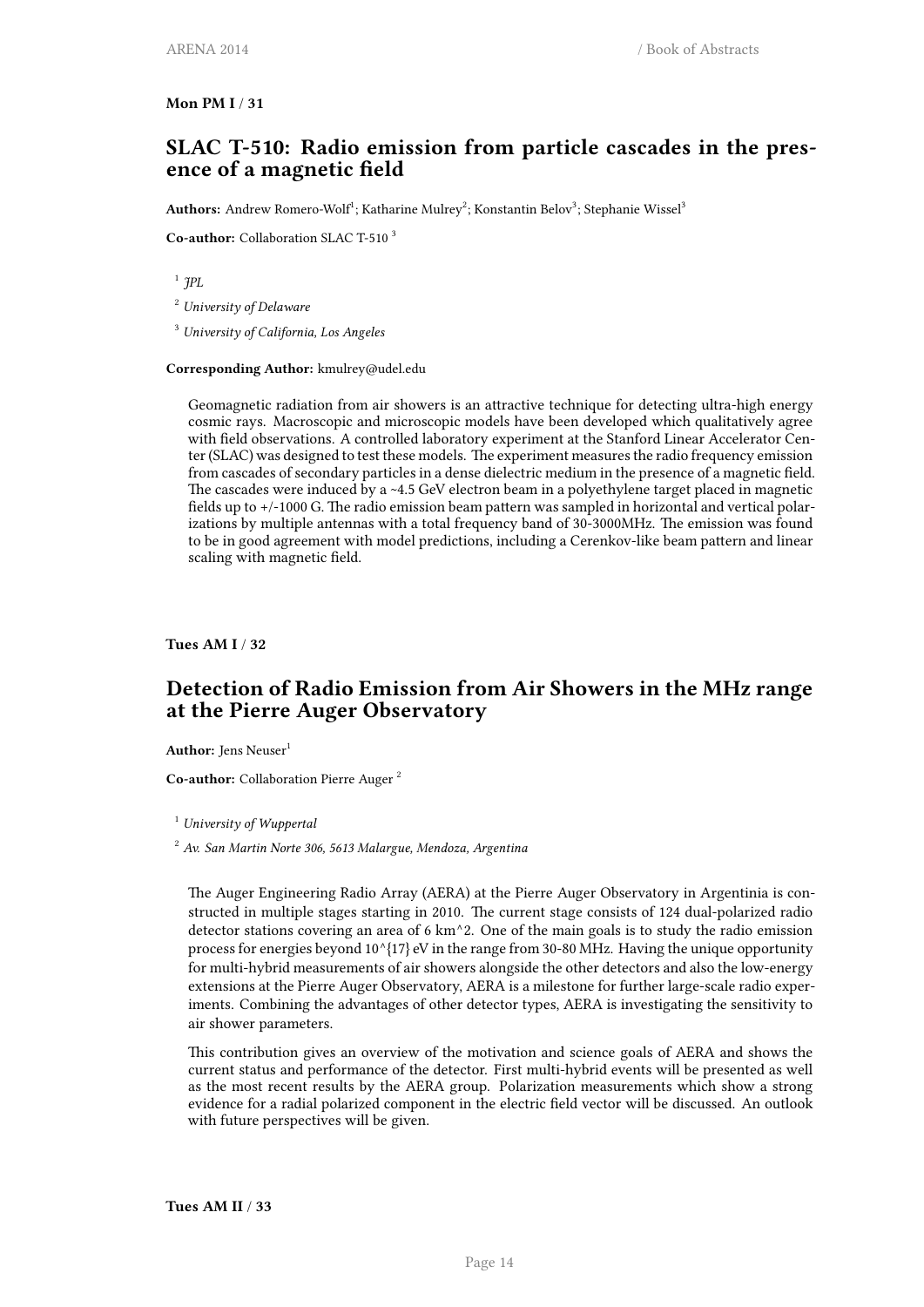## **Characterisation of the radio signal emission from extensive air showers using the SELFAS code**

**Author:** Benoît REVENU<sup>1</sup>

Co-authors: Karim Louédec<sup>2</sup>; Vincent MARIN<sup>1</sup>

1 *Subatech*

2 *LPSC*

The code SELFAS computes the electric field emitted by the secondary electrons and positrons in air showers initiated by high-energy cosmic rays.

SELFAS is based on the shower universality. We will focus on the main successes of the code to explain observations in the range MHz-GHz, and we will insist on the signal emitted by the sudden death of air showers when the front disappear in the ground, in the context of the new EXTASIS experiment.

<span id="page-20-0"></span>**Weds PM II** / **34**

## **On the feasibility of RADAR detection of high-energy cosmic neutrinos in ice**

Author: Krijn de Vries<sup>1</sup>

**Co-authors:** Aongus O'Murchadha<sup>2</sup>; Hanson Kael<sup>2</sup>; Thomas Meures<sup>1</sup>

<sup>1</sup> *VUB*

<sup>2</sup> *ULB*

We discuss the radar detection technique for the detection of high-energy neutrino-induced particle cascades in ice. A high-energy neutrino interacting in ice will induce a particle cascade. When propagating through the ice, this cascade will ionize the medium producing a plasma. The different properties of this ionization plasma, such as its size and lifetime, will be discussed to determine an energy threshold for the over-dense scattering of the ionization plasma. This energy threshold is found to be at a few PeV. To determine the feasibility of the radar detection technique, we modeled the radar return power for a radio wave scattered off of the ionization plasma for a bi-static radar configuration. It follows that the radar detection technique, if successful, will be able to cover the currently existing energy gap between several PeV where IceCube runs out of events and a few EeV where the Askaryan radio detectors start to become sensitive.

<span id="page-20-1"></span>**Tues AM I** / **35**

#### **Precision measurements of the shower front of the radio emission in air showers with LOFAR**

Author: Joerg Hoerandel<sup>1</sup>

1 *Radboud University Nijmegen*

High-energy cosmic rays impinging onto the atmosphere of the Earth initiate cascades of secondary particles: extensive air showers. The electrons and positrons in air showers interact with the geomagnetic field and emit radiation, which we record in the tens-of-MHz regime. The LOFAR radio telescope measures the radio emission with high antenna density and two polarization directions. We used LOFAR for measurements of the shape of the radio wave front of air showers with unprecedented precision with sub-nanosecond resolution. Our measurements show that the radio shower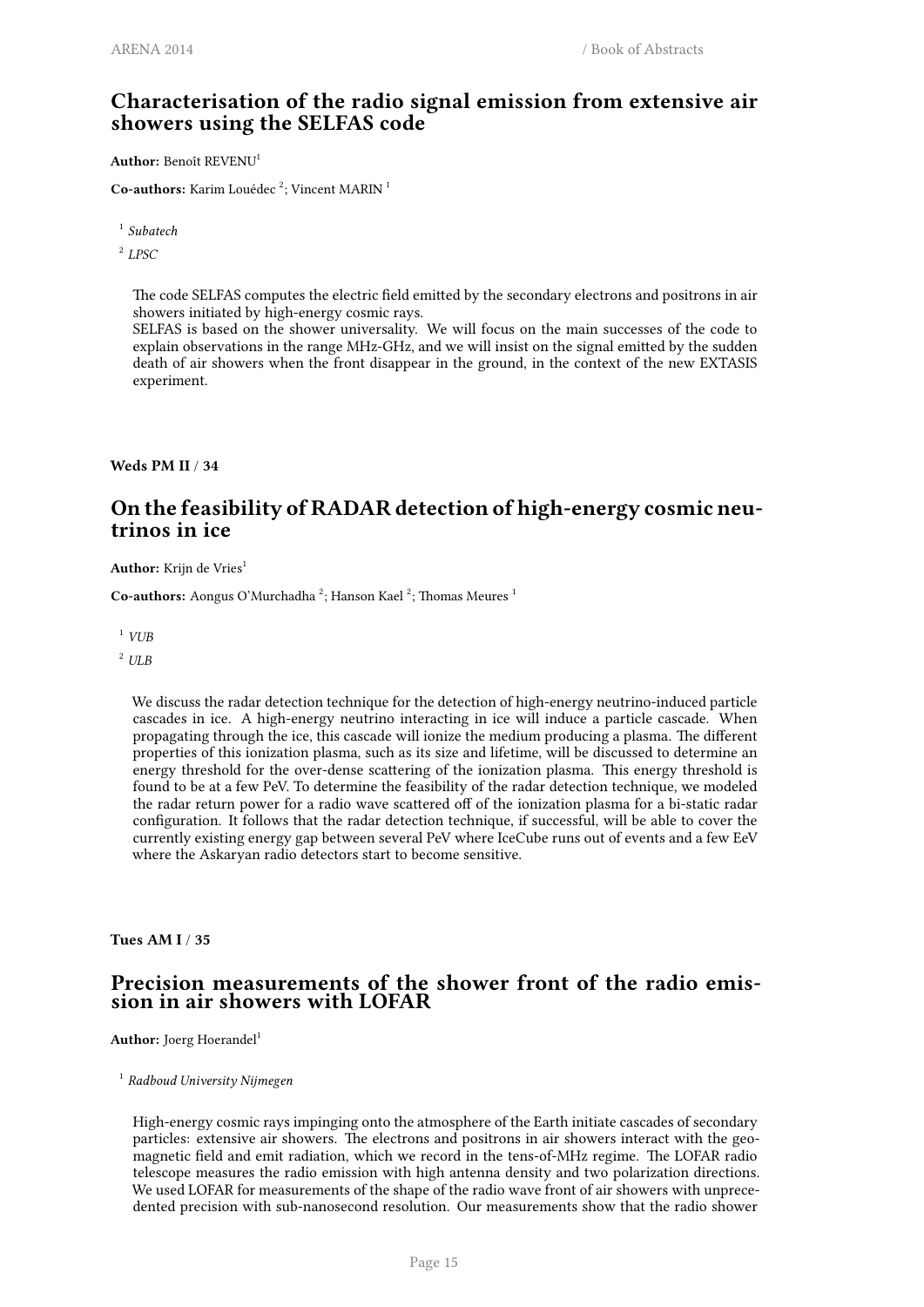front is described best by a hyperboloid - it fits the data significantly better than the shapes discussed in the literature (conical and spherical shapes). We present recent results and show a quantitative comparison of different shapes analyzed. These results put strong constraints on the models to describe the radio emission in air showers. We also point out correlations between the shape of the shower front and the properties of the shower-inducing primary particle.

<span id="page-21-0"></span>**Weds AM II** / **36**

## **Introducing TAXI: A Transportable Array for eXtremely large area Instrumentation studies**

**Author:** Timo Karg<sup>1</sup>

Co-authors: Andreas Haungs<sup>2</sup>; Matthias Kleifges<sup>2</sup>; Rolf Nahnhauer<sup>1</sup>

<sup>1</sup> *DESY* <sup>2</sup> *KIT*

**Corresponding Author:** timo.karg@desy.de

A challenge that is common to many experiments in high-energy astroparticle physics is the need for sparse instrumentation in areas of 100 km2 and above, often in remote and harsh environments. All these arrays have similar requirements for read-out and communication, power generation and distribution, and synchronization. Within the TAXI project we are developing a transportable, modular four-station test-array that allows us to study different approaches to solve the aforementioned problems in the laboratory and in the field. Well-defined interfaces will provide easy interchange of the components to be tested and easy transport and setup will allow in-situ testing at different sites. Every station consists of three well-understood 1 m2 scintillation detectors with nanosecond time resolution, which provide an air shower trigger. An analog sensor, currently a radio antenna for air shower detection in the 100 MHz band, is connected for testing and calibration purposes. We introduce the TAXI project and report the status and performance of the first TAXI station deployed at the Zeuthen site of DESY.

<span id="page-21-1"></span>**Weds PM II** / **37**

#### **A Station For The Detection Of Ultra High Energy Cosmic Ray Induced Extensive Air Showers At The Telescope Array Radar (TARA)**

**Author:** Samridha Kunwar<sup>1</sup>

<sup>1</sup> *The University of Kansas*

#### **Corresponding Author:** samridhak@gmail.com

<span id="page-21-2"></span>The detection of high – energy cosmic rays is currently limited by the rarity of the most interesting rays striking Earth. We describe the development of an observatory based on a remote sensing technique known as bi-static radar, that aims to achieve remote coverage over large portions of the Earth's surface. The radar project's receiver and transmitter stations have already been functional for several months, in conjunction with North America's largest cosmic ray observatory (The Telescope Array) in radio quiet western Utah, giving insight into the detect-ability of air shower radar echoes. This has given impetus for further upgrades, including additional autonomously powered remote receiver stations. We describe the current status of the Telescope Array RAdar (TARA) project and the development of these remote stations.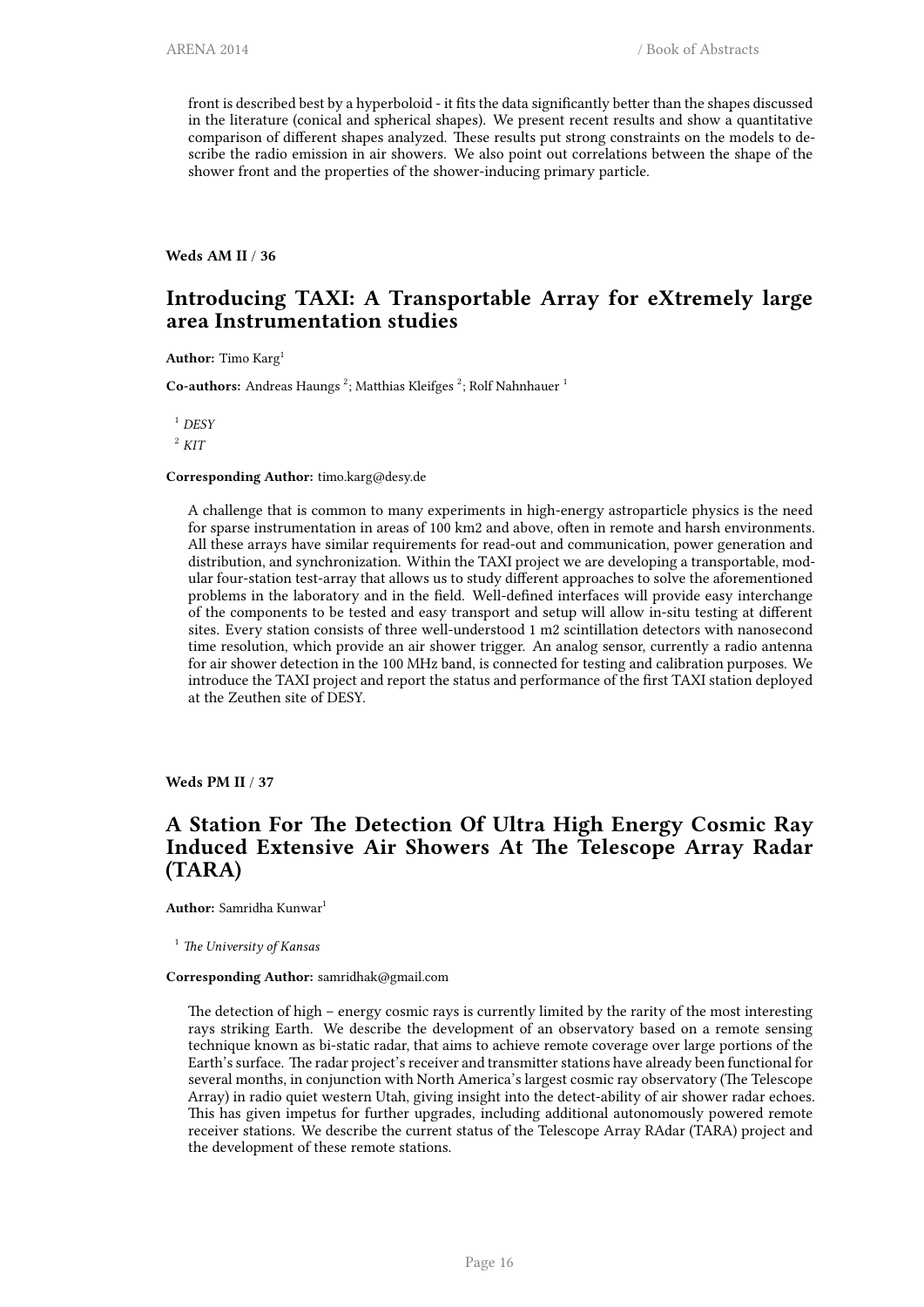#### **Mon AM II** / **38**

## **Fiber based hydrophones for ultra-high energy neutrino detection**

#### Author: Ernst-Jan Buis<sup>1</sup>

Co-authors: Daan van Eijk <sup>1</sup>; Ed Doppenberg <sup>1</sup>; Peter Toet <sup>1</sup>; Remco Nieuwland <sup>1</sup>; Robert Lahmann <sup>2</sup>

1 *TNO Technical Sciences, Delft, The Netherlands*

2 *Erlangen Centre for Astroparticle Physics*

To survey large volumes of water for acoustic signals from neutrino interactions, optical fiber-based hydrophones could potentially have several advantages over conventional hydrophones based on piezo ceramics. Optical fibers form a natural way to create a distributed sensing system in which several sensors are attached to a single fiber. The detection system in this case will consist of several sensors, an erbium doped fiber laser and an interferometric interrogator. Further advantages of this technology are low power consumption and the absence of electromagnetic interference with other read-out electronics. Maybe even more important, fiber optics technology provides a costeffective and straightforward way for the installation of a large number of hydrophones. This allows to establish a large scale experimental set-up with tens or hundreds of km^3 detection volume that is required for the expected low event rate of neutrino interactions at energies exceeding 10 PeV. In this talk we will discuss the fiber-based hydrophone technology, first measurements performed with test setups and the feasibility of a potential future large scale neutrino detector based on fiberbased hydrophones.

#### **Summary**:

In this talk we will discuss the fiber-based hydrophone technology, first measurements performed with test setups and the feasibility of a potential future large scale neutrino detector based on fiber-based hydrophones.

#### <span id="page-22-0"></span>**Th AM I** / **39**

## **Performance of the ARIANNA Neutrino Telescope**

Author: Corey Reed<sup>1</sup>

<sup>1</sup> *UC Irvine*

The ARIANNA experiment uses low noise, low power and inexpensive technology to search for radio pulses emitted by extremely high energy cosmic neutrino interactions. Three detector stations have been deployed in the Ross Ice Shelf of Antarctica, taking both environmental as well as radio pulse data. The stations are powered by solar and wind generators and transfer data north via wireless Internet and satellite modem peripherals. The performance of the stations in 2014 will be discussed and the effectiveness of the Ross Ice Shelf as a radio quiet environment will be examined. Preliminary searches for neutrino signals in the data will be presented.

<span id="page-22-1"></span>**Th AM II** / **40**

## **End to end calibration of the ARA detector**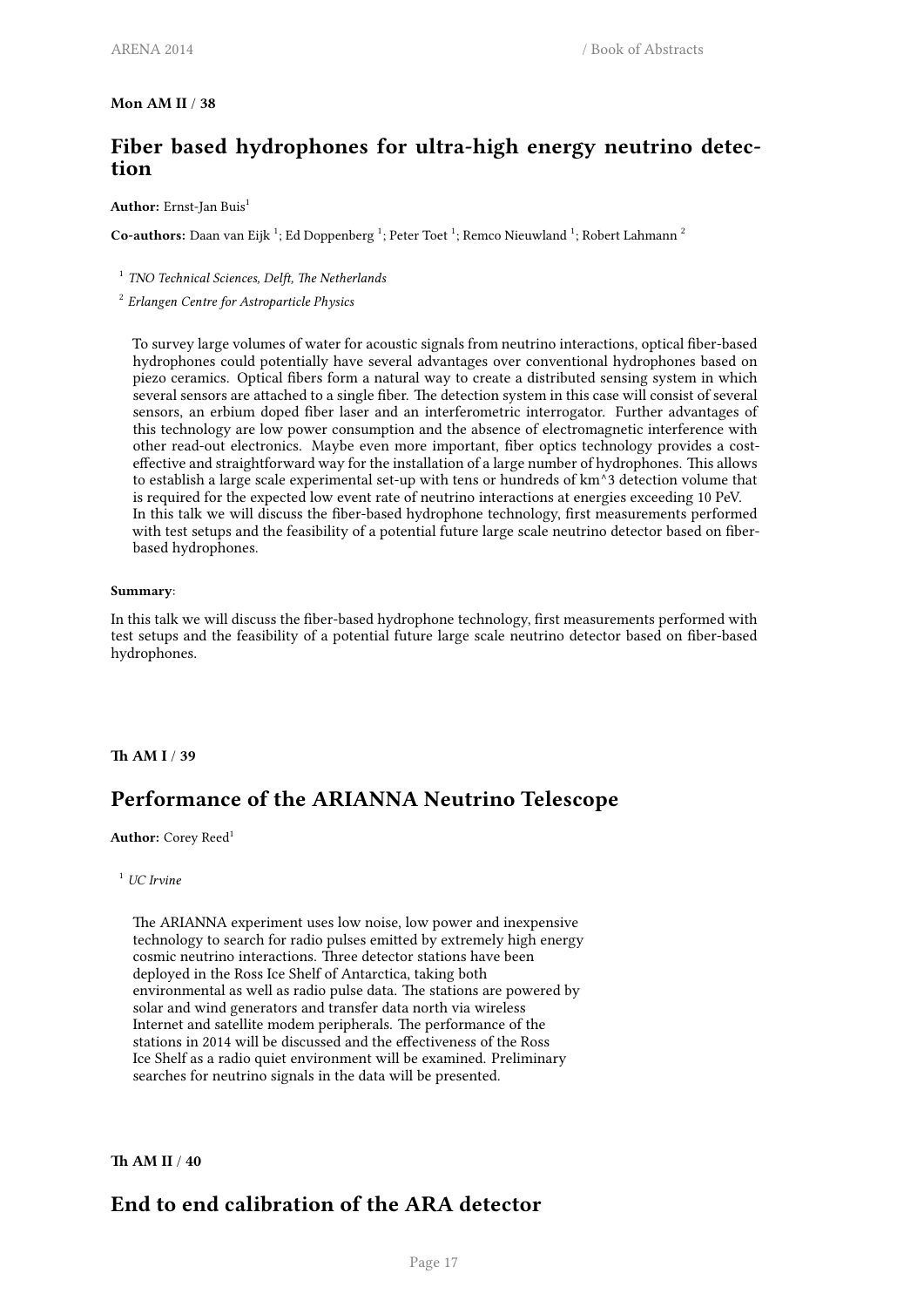#### Author: Keiichi Mase<sup>1</sup>

<sup>1</sup> *Chiba University*

**Corresponding Author:** mase@hepburn.s.chiba-u.ac.jp

Coherent Cherenkov radio emissions from particle cascades were predicted by Askaryan, and the emissions were firstly detected at SLAC from the electro-magnetic cascades. Askaryan Radio Array (ARA) is being built at the South Pole to observe cosmogenic neutrinos by detecting the coherent radio emissions with the large instrumental area of about 100 km^2. We are planning an end to end calibration of the ARA detectors by using a LINAC installed at the Telescope Array experiment site. The detail of the calibration and the current status will be presented.

<span id="page-23-0"></span>**Th AM II** / **41**

## **First data analysis steps for the Askaryan Radio Array stations**

**Author:** Thomas Meures<sup>1</sup>

1 *o=ulb,ou=Institutions,dc=icecube,dc=wisc,dc=edu*

The Askaryan Radio Array (ARA) is one of the future neutrino observatories focusing on the detection of GZK-neutrinos with energies beyond 1017eV through secondary radio waves. Observing GZK-neutrinos is especially interesting because it is one of the few ways to investigate the CRspectrum beyond the observed GZK-cutoff. These neutrinos, when reaching the earth, produce particle cascades in different media like ice and rock salt which, in case of the above mentioned energies, emit detectable radio waves through the Askaryan effect.

ARA is currently in the building phase and will be optimized to detect the radio emission from neutrino induced cascades with primary energies greater than 1017eV. A grid of 37 antenna clusters, spaced by 2 km, is planned to be deployed in the South Pole ice, at a depth of 200 m. The full ARA detector will cover an instrumented area of about 100 km2, and as built will be the most cost-effective neutrino detector in the energy range between 1017eV and 1019eV.

Three ARA stations, each consisting of 16 measurement antennas, and one prototype station are already deployed in the ice. All of them are functioning as independent detectors each with full detection and reconstruction capabilities.

In this contribution, the first analysis steps of data from two of the three stations are presented.

#### <span id="page-23-1"></span>**Th AM I** / **42**

#### **Askaryan Radio Array (ARA): Status and Performance**

Author: Carl Pfendner<sup>1</sup>

Co-authors: Amy Connolly<sup>1</sup>; Eugene Hong<sup>1</sup>

<sup>1</sup> *Ohio State University*

#### **Corresponding Author:** pfendner.1@osu.edu

The Askaryan Radio Array (ARA) is an ultra-high energy (UHE) cosmic neutrino detector located at the South Pole. The cosmic ray flux cut off above primary energies of 10^19.5 eV leads us to expect a UHE neutrino flux due to the GZK effect. The detection of these UHE cosmic neutrinos will add to the understanding of the sources and physics of UHE cosmic rays.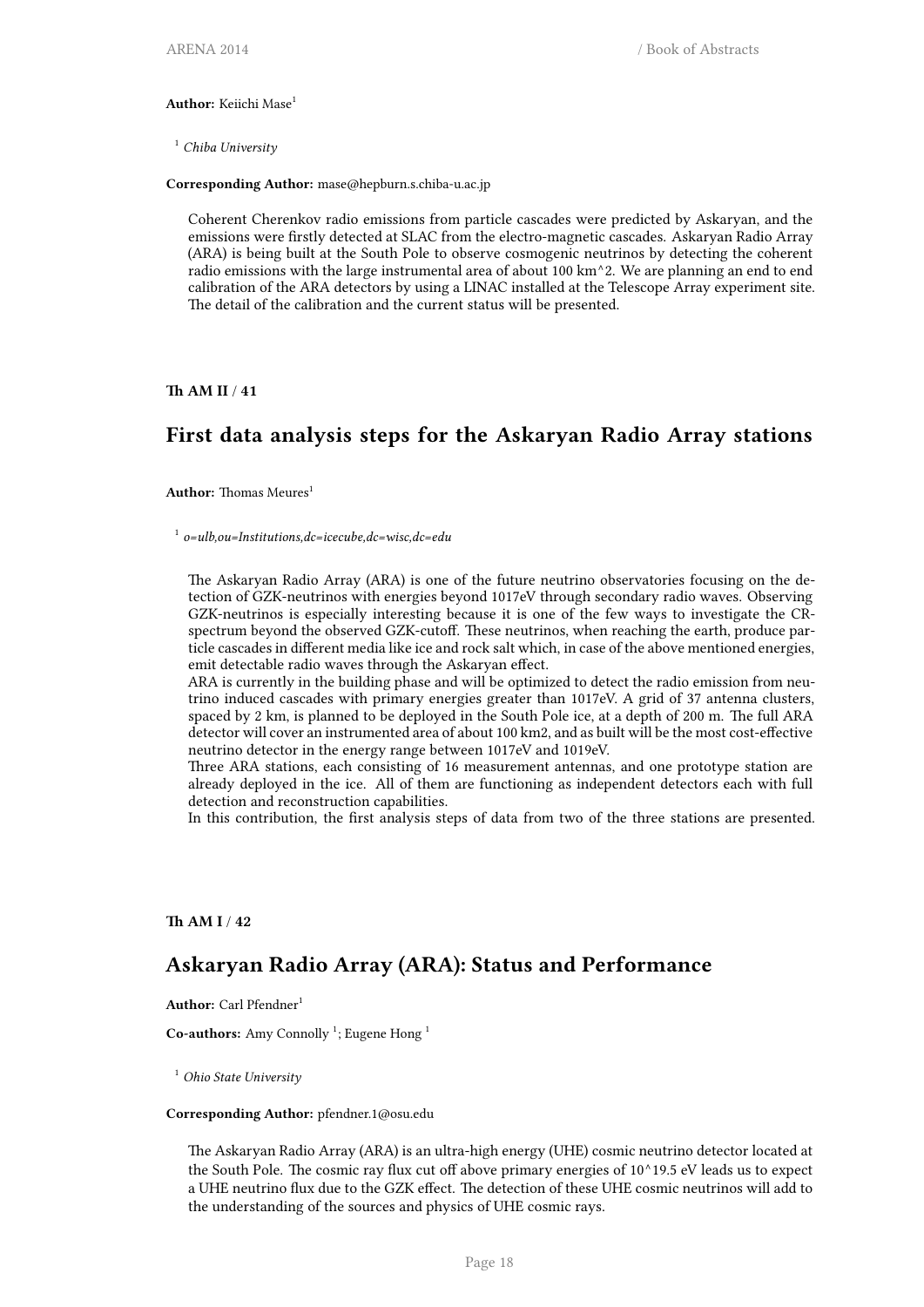ARA uses the radio Cherenkov technique to search for UHE neutrinos by deploying radio frequency (RF) antennas at 200m depth in the Antarctic ice and searching for impulsive RF signals. A prototype ARA Testbed station was deployed in the 2010-2011 season and the first design-level ARA stations were deployed in the 2011-2012 and 2012-2013 seasons.

Three independent analysis methods have been developed in the search for UHE neutrinos with ARA. I will present the results of these first neutrino searches with 2011-2012 ARA Testbed data. I will also present the preliminary efforts of the extension of these methods to the analysis of the design-level stations.

#### <span id="page-24-0"></span>**Mon AM II** / **43**

#### **Status and Recent Results of the Acoustic Neutrino Detection Test System AMADEUS of ANTARES**

Author: Robert Lahmann<sup>1</sup>

#### 1 *Erlangen Centre for Astroparticle Physics*

The technique of acoustic neutrino detection is a promising approach for future large-scale ultrahigh-energy neutrino detectors in water. To investigate this technique in the deep sea, the AMADEUS system has been integrated into the ANTARES neutrino telescope in the Mediterranean Sea. Installed at a depth of more than 2000m, the 36 acoustic sensors of AMADEUS are based on piezoceramics elements for the broadband recording of signals with frequencies ranging up to 125kHz. Acoustic data are continuously acquired and processed by applying online filter algorithms to preselect a high-purity sample of neutrino-like signals. Transient signals in the deep sea are of manifold origin and can mimic the acoustic signature of a neutrino interaction. In order to assess the background for acoustic neutrino detection in the deep sea, the characteristics of these transient signals and of the ambient noise have been investigated. To this end, an offline analysis package for the pre-selected data was developed, including signal classification and acoustic source reconstruction algorithms. To test and validate the performance of the analysis package and to simulate the response of the system to neutrino interactions, a complete simulation chain was developed. In the presentation, the AMADEUS system will be described. Selected recent AMADEUS results will be discussed and first conclusions concerning the feasibility of acoustic detection of ultra-highenergy neutrinos in the Mediterranean Sea presented.

#### **Summary**:

In the presentation, the AMADEUS system will be described and selected recent AMADEUS results will be discussed.

<span id="page-24-1"></span>**Mon AM II** / **44**

#### **Lake Baikal acoustic neutrino activities**

Author: Nikolay Budnev<sup>1</sup>

1 *Irkutsk State University*

**TBD**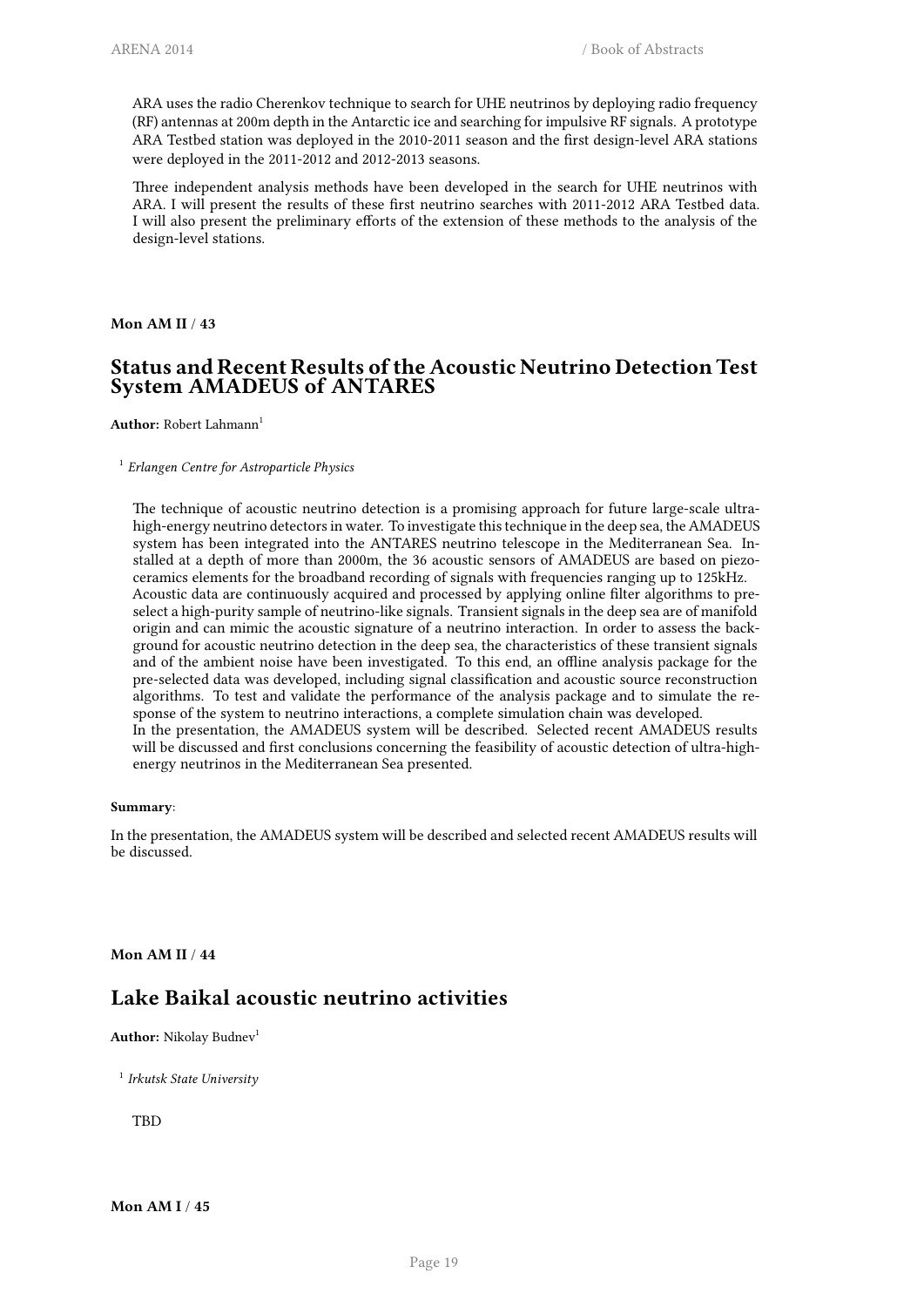## **Muppets and the EeV sky**

**Author:** Francis Halzen<sup>1</sup>

<sup>1</sup> *University of Wisconsin-Madison*

**TBD** 

**Mon AM I** / **46**

## **Radio detection of neutrinos**

**Author:** Kara Hoffman<sup>1</sup>

1 *o=umd,ou=Institutions,dc=icecube,dc=wisc,dc=edu*

TBD

<span id="page-25-0"></span>**Weds PM II** / **47**

## **From the earth to the moon.**

Author: Olaf Scholten<sup>1</sup>

<sup>1</sup> *KVI-CART, Univ. of Groningen*

**TBD** 

#### **Th AM I** / **48**

## **GNO - Greenland Neutrino Observatory**

Author: Keith Bechtol<sup>1</sup>

<sup>1</sup> *KICP, University of Chicago*

<span id="page-25-1"></span>The goal of the proposed Greenland Neutrino Observatory (GNO) is to discover and study ultra-high energy neutrinos by looking for radio emission from particle cascades induced by these neutrinos in the Greenland ice sheet. GNO will consist of an array of radio antenna stations deployed near Summit Station in central Greenland, sitting atop a 3 km deep ice sheet. Preliminary analysis of field measurements indicate a radio attenuation length of approximately 1000 m at 300 MHz in the upper 1.5 km of ice. We are currently investigating the logistics of operating at Summit Station, assembling a prototype station to be deployed in spring/summer 2015, and developing simulation tools to optimize the design and configuration of the future array of antenna stations.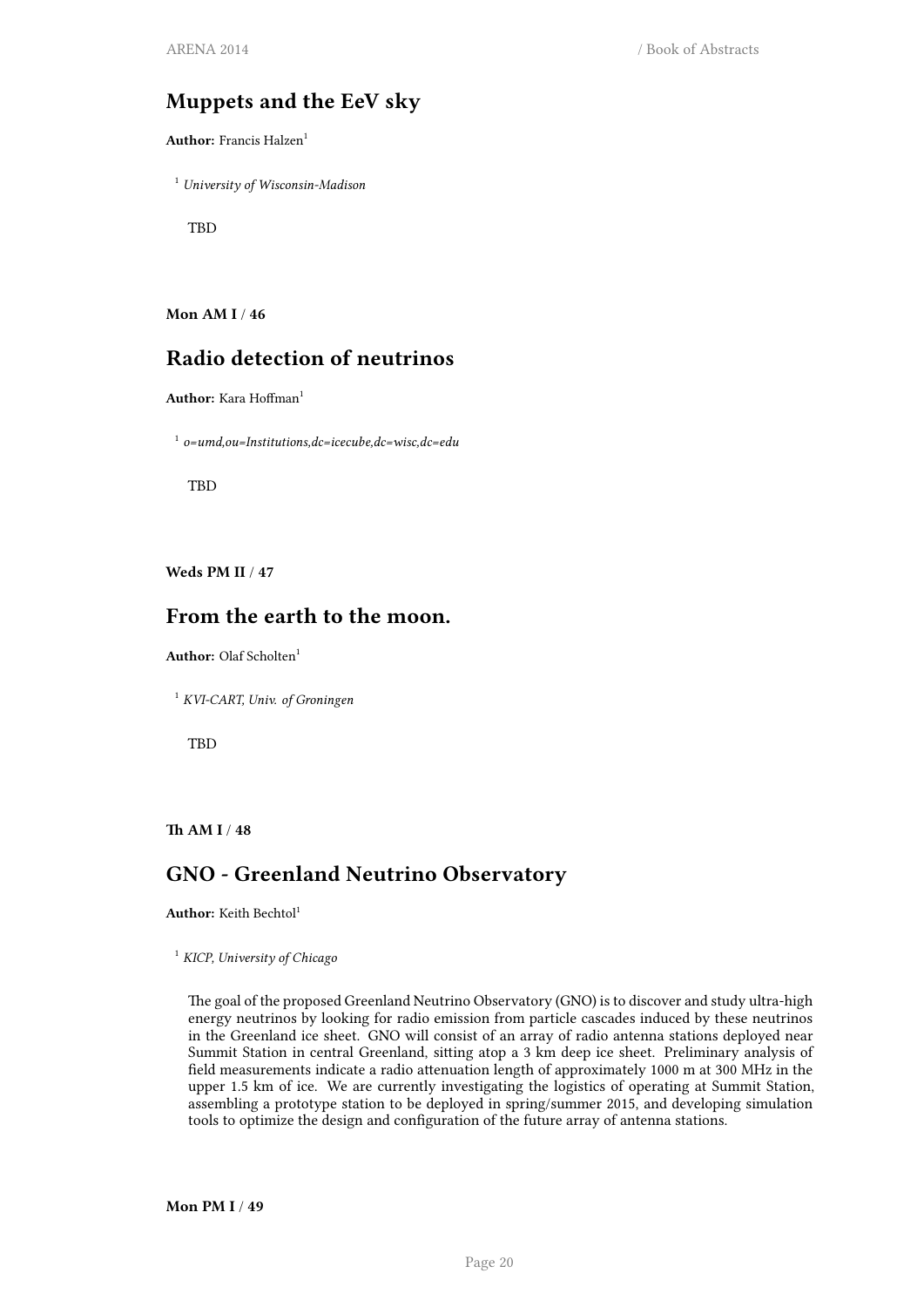## **Modeling radio emission from particle showers in dense media and air: a pedagogical overview.**

Author: Alvarez-Muniz Jaime<sup>1</sup>

<sup>1</sup> *Dept, of Particle Physics, Univ. of Santiago de Compostela, Spain*

I will review the current understanding of radio emission from particle showers in both dense dielectric media and the atmosphere. A net charge is generated in those showers due to the Askaryan effect in dense media, and to Askaryan as well as geomagnetic effects in air. I will discuss macroscopic and microscopic approaches to model the emitted radiation. The prominent role of shock wave effects similar to those observed in Cherenkov radiation will be emphasized.

<span id="page-26-0"></span>**Tues AM I** / **50**

## **Digital radio detection of cosmic rays: achievements, status and perspectives**

**Author:** Tim Huege<sup>1</sup>

<sup>1</sup> *Karlsruhe Institute of Technology*

Over the past decade, radio detection of cosmic rays has matured from small-scale prototype experiments to installations spanning several km^2 with more than a hundred antennas. The physics of the radio signal is well understood and simulations and measurements are in good agreement. We have learned how to extract important cosmic ray parameters such as the geometry of the air shower and the energy of the primary particle from the radio signal, and have developed very promising approaches to also determine the mass of the primary particles. At the same time, limitations, both technical and intrinsic to the radio emission physics, have become increasingly clear. I will review the progress made in the past decade, discuss where the field stands and provide a personal view on the limitations of the technique and further potential for future development.

<span id="page-26-1"></span>**Th AM II** / **51**

## **Interferometric Techniques for Radio Impulses from Ultra-high Energy Particle Showers**

**Author:** Andrew Romero-Wolf<sup>1</sup>

1 *Jet Propulsion Laboratory*

Interferometric techniques are widely applied for a variety of radio detectors ranging from cosmology (redshifted 21 cm line and cosmic microwave background), radio astronomy (astrometry, imaging, and transient detection), and lightning. We present an interferometric technique for the reconstruction of ultra-wide band impulsive signals from ultra-high energy particles. This highly sensitive method was developed for the search for ultra-high energy neutrinos with the ANITA experiment but is fully generalizable to any antenna array detecting radio impulsive events from ultra-high energy particles. Applications of the interferometric method include event reconstruction, thermal noise and anthropogenic background rejection, and solar imaging for calibrations. We illustrate this